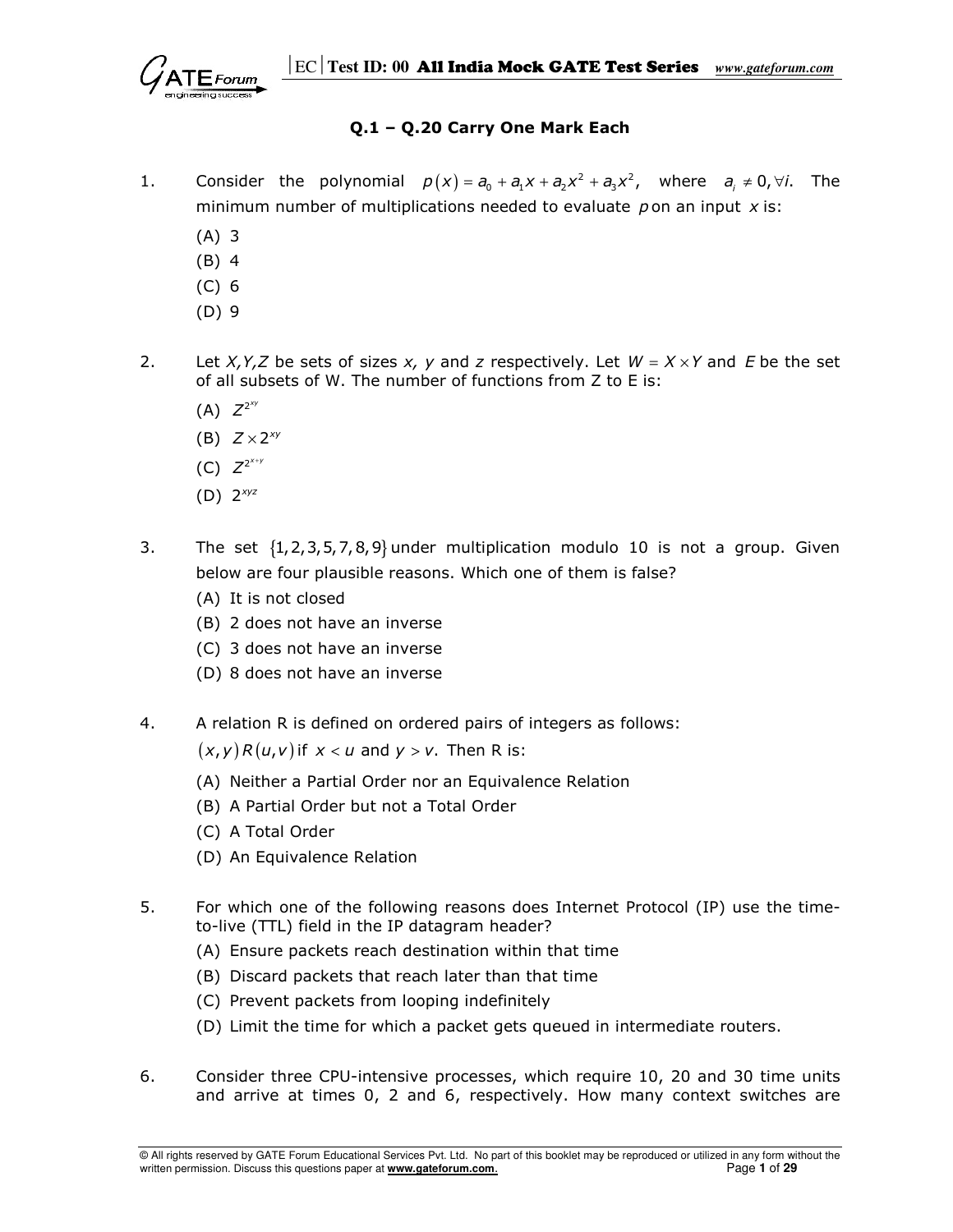needed if the operating system implements a shortest remaining time first scheduling algorithm? Do not count the context switches at time zero and at the end.

- (A) 1
- (B) 2
- (C) 3
- (D) 4
- 7. Consider the following grammar.
	- $S \rightarrow S^*E$  $S \rightarrow E$  $E \rightarrow F + E$  $E \rightarrow F$  $\digamma \rightarrow \textit{id}$

Consider the following  $LR(0)$  items corresponding to the grammar above.

- (i)  $S \rightarrow S^* .E$
- (ii)  $E \rightarrow F + E$
- (iii)  $E \rightarrow F + E$

 Given the items above, which two of them will appear in the same set in the canonical sets-of-items for the grammar?

- (A) (i) and (ii)
- (B) (ii) and (iii)
- $(C)$  (i) and (iii)
- (D) None of the above
- 8. You are given a free running clock with a duty cycle of 50% and a digital waveform f which changes only at the negative edge of the clock. Which one of the following circuits (using clocked D flip-flops) will delay the phase of  $f$  by 180°?
	- (A)



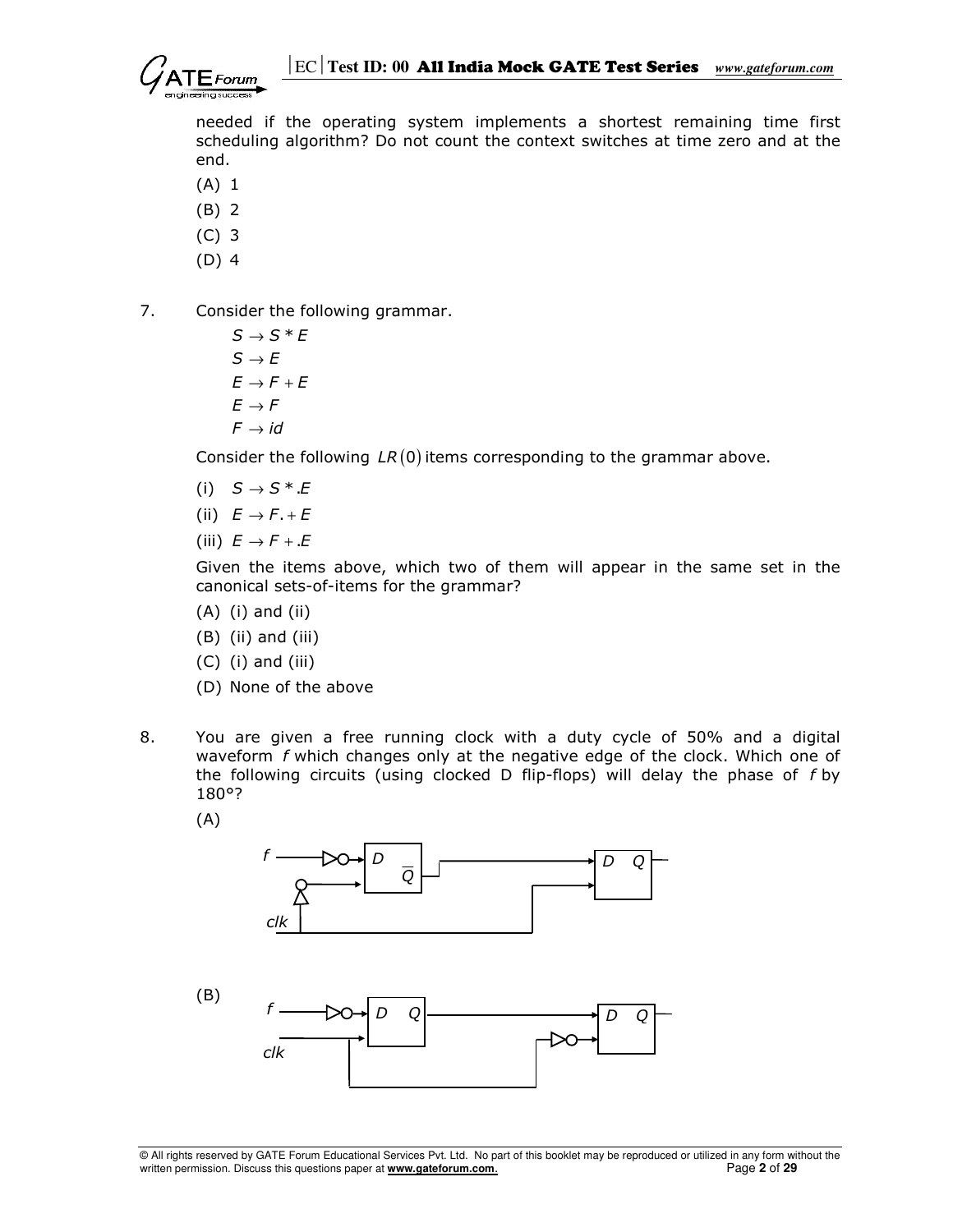



- 9. A CPU has 24-bit instructions. A program starts at address 300 (in decimal). Which one of the following is a legal program counter (all values in decimal)?
	- (A) 400
	- (B) 500
	- (C) 600
	- (D) 700
- 10. In a binary max heap containing  $n$  numbers, the smallest element can be found in time
	- $(A)$   $O(n)$
	- (B)  $O(log n)$
	- (C)  $O(log \log n)$
	- $(D)$   $O(1)$
- 11. Consider a weighted complete graph G on the vertex set  $\{v_1, v_2, ..., v_n\}$  such that the weight of the edge  $(v_i, v_j)$  is 2 |i - j|. The weight of a minimum spanning tree of G is:
	- $(A)$   $n-1$
	- (B)  $2n 2$
	- (C)  $\left( 2\right)$ n
	- $(D)$   $n^2$
- 12. To implement Dijkstra's shortest path algorithm on unweighted graphs so that it runs in linear time, the data structure to be used is:
	- (A) Queue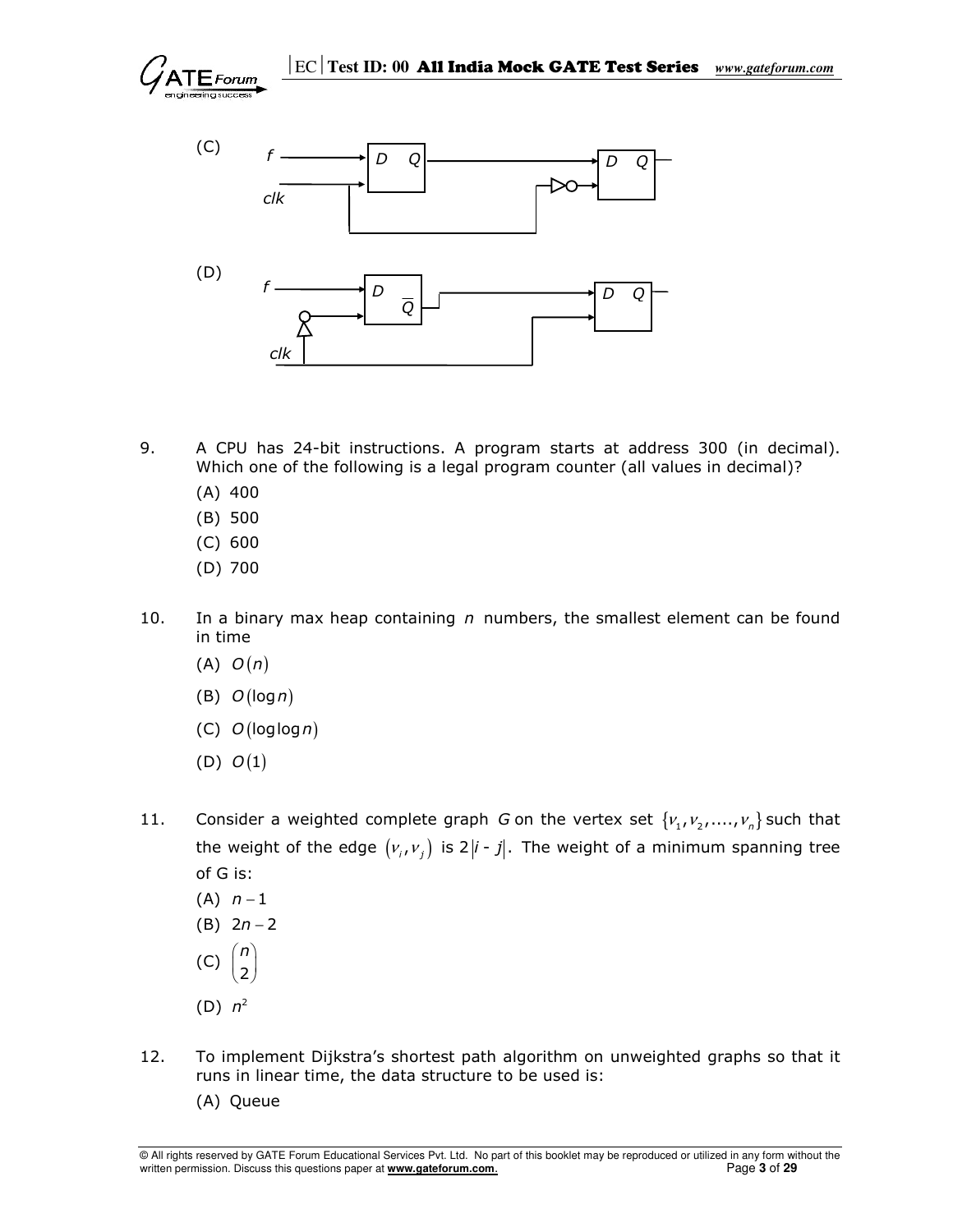- (B) Stack
- (C) Heap
- (D) B-Tree
- 13. A scheme for storing binary trees in an array X is as follows. Indexing of X starts at 1 instead of 0. the root is stored at  $X[1]$ . For a node stored at  $X[i]$ , the left child, if any, is stored in  $X[2i]$  and the right child, if any, in  $X[2i+1]$ . To be able to store any binary tree on  $n$  vertices the minimum size of  $X$  should be
- (A)  $\log_2 n$ 
	- (B) n
	- (C)  $2n + 1$
- (D)  $2^n 1$
- 14. Which one of the following in place sorting algorithms needs the minimum number of swaps?
	- (A) Quick sort
	- (B) Insertion sort
	- (C) Selection sort
	- (D) Heap sort
- 15. Consider the following C-program fragment in which  $i, j$  and n are integer variables.

for  $(i = n, j = 0; i > 0; i /= 2, j++)$ ;

Let val  $(j)$  denote the value stored in the variable jafter termination of the for loop. Which one of the following is true?

- (A) val  $(j) = \theta$  (log n)
- (B) val  $(j) = \theta(\sqrt{n})$
- (C) val  $(j) = \theta(n)$
- (D) val  $(j) = \theta (n \log n)$
- 16. Let S be an NP-complete problem and Q and R be two other problems not known to be in NP. Q is polynomial time reducible to S and S is polynomial-time reducible to R. Which one of the following statements is true?
	- (A) R is NP-complete
	- (B) R is NP-hard
	- (C) Q is NP-complete
	- (D) Q is NP-hard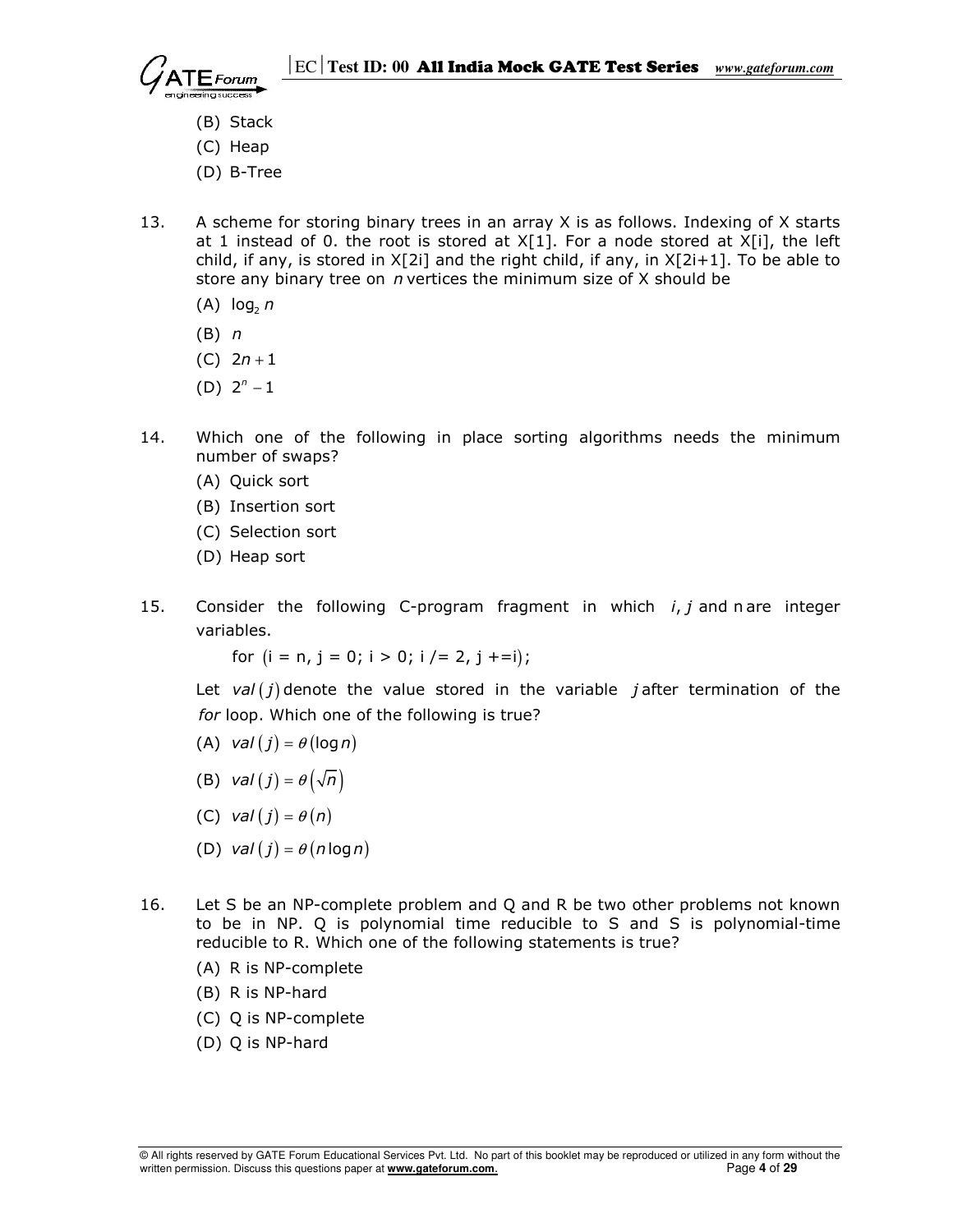# EC**Test ID: 00** All India Mock GATE Test Series *www.gateforum.com*

- 17. An element in an array X is called a leader if it is greater than all elements to the right of it in X. The best algorithm to find all leaders in an array
	- (A) Solves it in linear time using a left to right pass of the array
	- (B) Solves it in linear time using a right to left pass of the array
	- (C) Solves it using divide and conquer in time  $\theta$  (n log n)
- (D) Solves it in time  $\theta(n^2)$
- 18. We are given a set  $X = \{x_1, \dots, x_n\}$  where  $x_i = 2^i$ . A sample  $S \subseteq X$  is drawn by selecting each  $x_i$  independently with probability  $p_i = \frac{1}{2}$ . The expected value of the smallest number in sample  $S$  is:
- (A)  $\frac{1}{n}$ 
	-
	- (B) 2
	- (C)  $\sqrt{n}$
	- $(D)$   $n$

19. Let  $L_1 = \left\{0^{n+m}1^n 0^m \middle| n, m \ge 0 \right\}$ ,  $L_2 = \left\{0^{n+m}1^{n+m} 0^m \middle| n, m \ge 0 \right\}$ , and

 $\mathcal{L}_3 = \left\{0^{n+m} 1^{n+m} 0^{n+m} \middle| n,m \geq 0 \right\}.$  Which of these languages are NOT context free?

- $(A)$   $L_1$  only
- (B)  $L<sub>3</sub>$  only
	- (C)  $L_1$  and  $L_2$
	- (D)  $L_2$  and  $L_3$
- 20. Consider the following log sequence of two transactions on a bank account, with initial balance 12000, that transfer 2000 to a mortgage payment and then apply a 5% interest.
	- 1. T1 start
	- 2. T1 B old=1200 new=10000
	- 3. T1 M old=0 new=2000
	- 4. T1 commit
	- 5. T2 start
	- 6. T2 B old=10000 new=10500
	- 7. T2 commit

 Suppose the database system crashes just before log record 7 is written. When the system is restarted, which one statement is true of the recovery procedure?

- (A) We must redo log record 6 to set B to 10500
- (B) We must undo log record 6 to set B to 10000 and then redo log records 2 and 3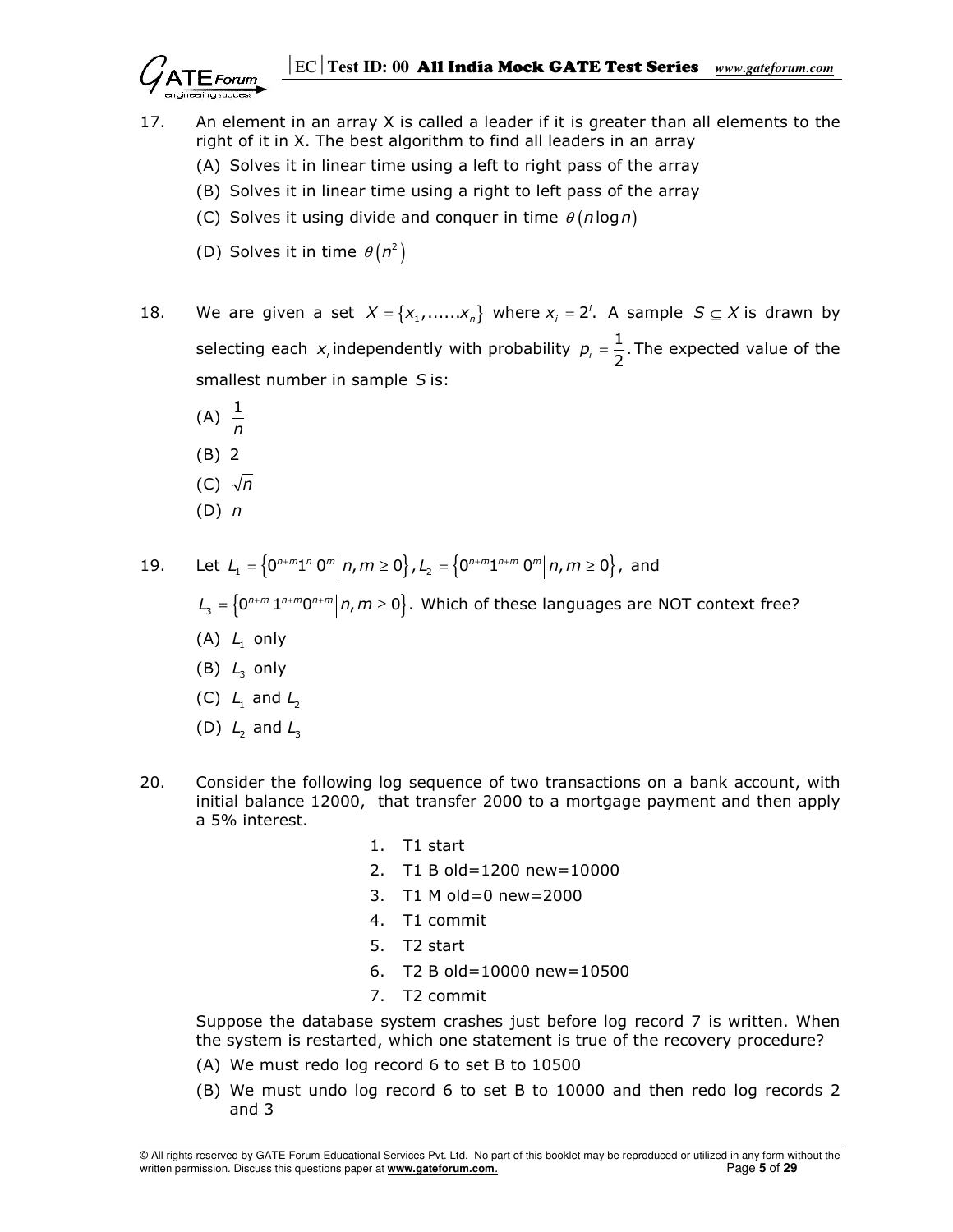

- (C) We need not redo log records 2 and 3 because transaction T1 has committed
- (D) We can apply redo and undo operations in arbitrary order because they are idempotent.

## Q.21 – Q.75 Carry Two Marks Each

21. For each element in a set of size  $2n$ , an unbiased coin is tossed. The  $2n$  coin tosses are independent. An element is chosen if the corresponding coin toss were head. The probability that exactly  $n$  elements are chosen is:

(A) 
$$
\frac{\binom{2n}{n}}{\binom{2n}{2^n}}
$$
  
\n(B) 
$$
\frac{\binom{2n}{n}}{\binom{2n}{n}}
$$
  
\n(C) 
$$
\frac{1}{\binom{2n}{n}}
$$
  
\n(D) 
$$
\frac{1}{2}
$$

22. Let E, F and G be finite sets. Let  $X = (E \cap F) - (F \cap G)$  and  $Y = (E - (E \cap G)) - (E - F)$ .

Which one of the following is true?

- $(A)$   $X \subset Y$
- $(B)$   $X \supset Y$
- $(C)$   $X = Y$
- (D)  $X Y \neq \emptyset$  and  $Y X \neq \emptyset$
- 23. F is an  $n \times n$  real matrix. b is an  $n \times 1$  real vector. Suppose there are two  $n \times 1$  vectors, u and v such that  $u \neq v$ , and  $Fu = b$ ,  $Fv = b$ . Which one of the following statements is false?
	- (A) Determinant of  $F$  is zero
	- (B) There are an infinite number of solutions to  $Fx = b$
	- (C) There is an  $x \neq 0$  such that  $Fx = 0$
	- (D) F must have two identical rows
- 24. Given a set of elements  $N = \{1, 2, \ldots, n\}$  and two arbitrary subsets  $A \subseteq N$  and  $B \subseteq N$ , how many of the n! permutations  $\pi$  from N to N satisfy  $min(\pi(A)) = min(\pi(B))$ , where min(S) is the smallest integer in the set of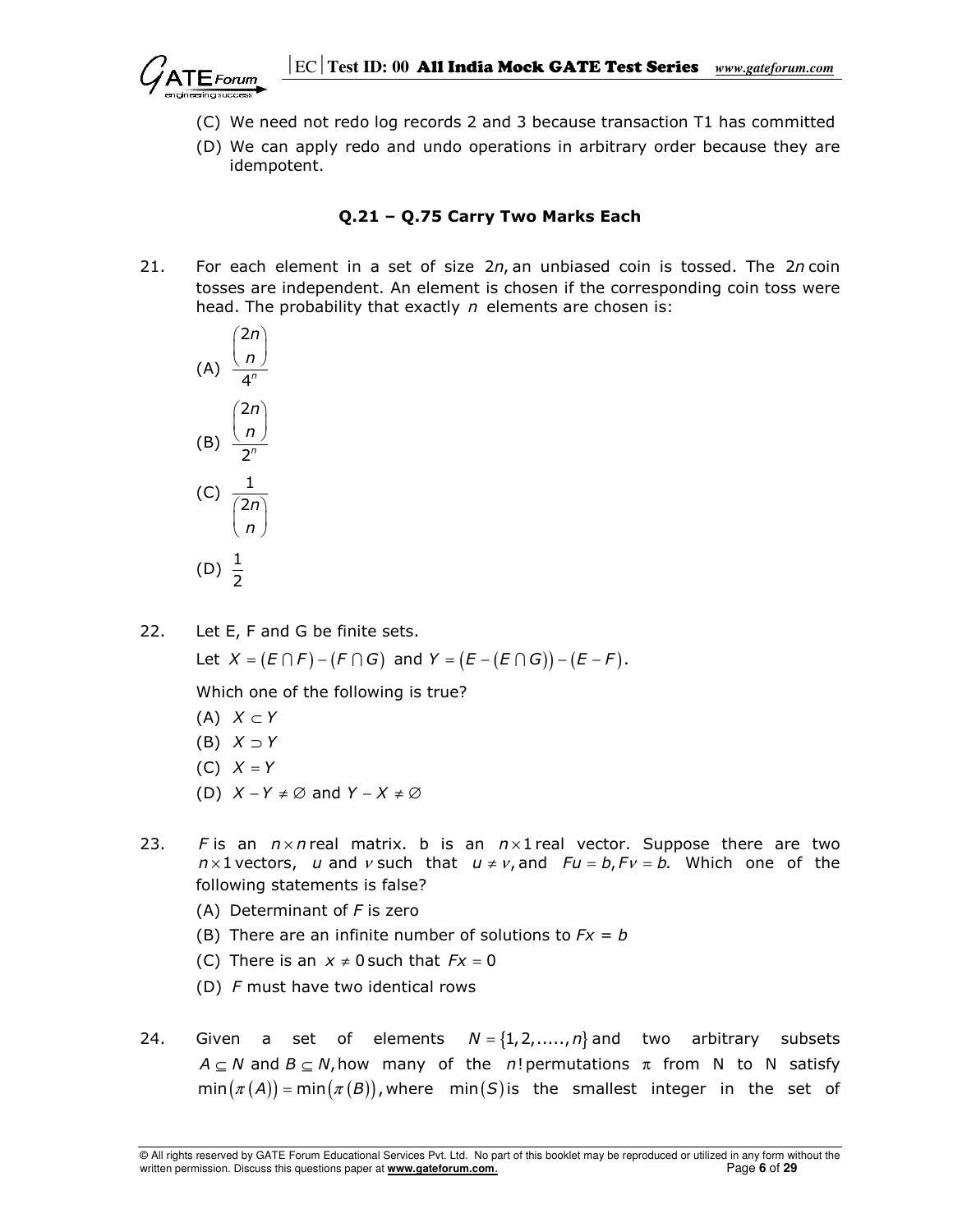integers S, and  $\pi(S)$  is the set of integers obtained by applying permutation  $\pi$  to each element of S?

- (A)  $(n |A \cup B|)|A||B|$
- (B)  $(|A|^2 + |B|^2) n^2$ (C)  $n! \frac{|A \cap B|}{|A \cup B|}$  $\bigcap$ U (D)  $|A \cap B|^2 / \binom{n}{|A \cup B|}$  $(|A \cup B|)$  $\bigcap B \big|^\mathbb{Z} \big/ \Big| \big| A \big| \big|$
- 

25. Let  $S = \{1, 2, 3, \ldots, m\}$ ,  $m > 3$ . Let  $X_1, \ldots, X_n$  be subsets of S each of size 3. Define a function f from S to the set of natural numbers as,  $f(i)$  is the number of sets  $X_j$  that contain the element *i*. That is  $f(i) = |\{j | i \in X_j\}|$ .

Then 
$$
\sum_{i=1}^{m} f(i)
$$
 is:

- (A) 3m
- (B) 3n
- $(C)$  2*m* + 1
- (D)  $2n + 1$
- 26. Which one of the first order predicate calculus statements given below correctly expresses the following English statement?

Tigers and lions attack if they are hungry or threatened.

- (A)  $\forall x \Big[ ( \textsf{tiger}\, ( x ) \land \textsf{lion}\, ( x ) ) \rightarrow \big\{ ( \textsf{hungry}\, ( x ) \lor \textsf{thread}\, ( x ) ) \rightarrow \textsf{attacks}\, ( x ) \big\} \Big]$
- (B)  $\forall x \Big[ \big(\textsf{tiger}\, (x) \vee \textsf{lion}\, (x) \big) \rightarrow \big\{ \big(\textsf{hungry}\, (x) \vee \textsf{thread}\, (x) \big) \wedge \textsf{attacks}\, (x) \big\} \Big]$
- (C)  $\forall x \Big[ ( \text{tiger} \, (x) \vee \text{lion} \, (x) ) \rightarrow \big\{ \text{attacks} \, (x) \rightarrow \big( \text{hungry} \, (x) \vee \text{thread} \, (x) ) \big\} \Big]$
- (D)  $\forall x \Big[ \big(\mathsf{tiger}\, (x) \vee \mathsf{lion}\, (x) \big) \rightarrow \big\{ \big(\mathsf{hungry}\, (x) \vee \mathsf{thread}\, (x) \big) \rightarrow \mathsf{attacks}\, (x) \big\} \Big]$
- 27. Consider the following propositional statements:

$$
P1: ((A \wedge B) \rightarrow C)) = ((A \rightarrow C) \wedge (B \rightarrow C))
$$

$$
P2: ((A \vee B) \rightarrow C)) \equiv ((A \rightarrow C) \vee (B \rightarrow C))
$$

Which one of the following is true?

- (A) P1 is a tautology, but not P2
- (B) P2 is a tautology, but not P1
- (C) P1 and P2 are both tautologies
- (D) Both P1 and P2 are not tautologies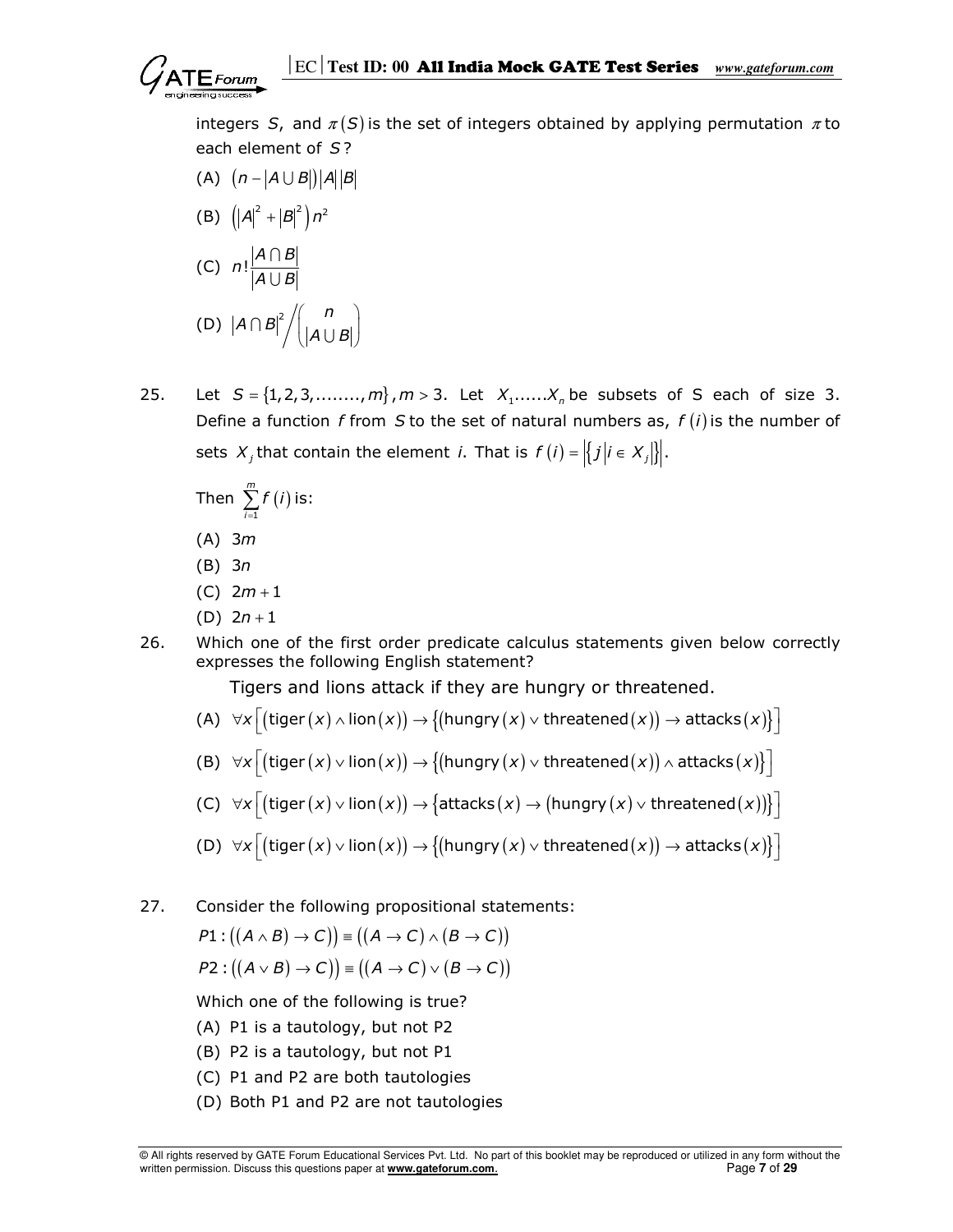28. A logical binary relation ,is defined as follows:

| А     | в     | R<br>А |
|-------|-------|--------|
| True  | True  | True   |
| True  | False | True   |
| False | True  | False  |
| False | False | True   |

Let  $\sim$  be the unary negation (NOT) operator, with higher precedence then . Which one of the following is equivalent to  $A \wedge B$ ?

- $(A)$   $(\sim A \quad B)$
- (B)  $\sim (A \sim B)$
- $(C) \sim (\sim A \sim B)$
- $(D) \sim (\sim A \quad B)$
- 29. If sis a string over  $(0+1)^*$  then let  $n_0(s)$  denote the number of 0's in s and  $n_1$  (s) the number of 1's in s. Which one of the following languages is not regular?
	- (A)  $L = \{s \in (0+1)^* | n_0(s)$  is a 3-digit prime
	- (B)  $L = \{s \in (0+1)^* | \text{ for every prefix } s' \text{ of } s, |n_0(s') n_1(s')| \leq 2\}$

(C) 
$$
L = \{s \in (0+1) * |n_0(s) - n_1(s)| \le 4\}
$$

- (D)  $L = \{s \in (0+1)^* | n_0(s) \mod 7 = n_1(s) \mod 5 = 0 \}$
- 30. For  $S \in (0+1)^*$  let  $d(s)$  denote the decimal value of  $s$  (e.g.  $d(101) = 5$ ).

Let 
$$
L = \{s \in (0+1)^* | d(s) \text{ mod } 5 = 2 \text{ and } d(s) \text{ mod } 7 \neq 4\}
$$

Which one of the following statements is true?

- (A) L is recursively enumerable, but not recursive
- (B) L is recursive, but not context-free
- (C) L is context-free, but not regular
- (D) L is regular
- $31.$  Let SHAM<sub>3</sub> be the problem of finding a Hamiltonian cycle in a graph  $G = (V, E)$  with  $|V|$  divisible by 3 and DHAM<sub>3</sub> be the problem of determining if a Hamiltonian cycle exists in such graphs. Which one of the following is true?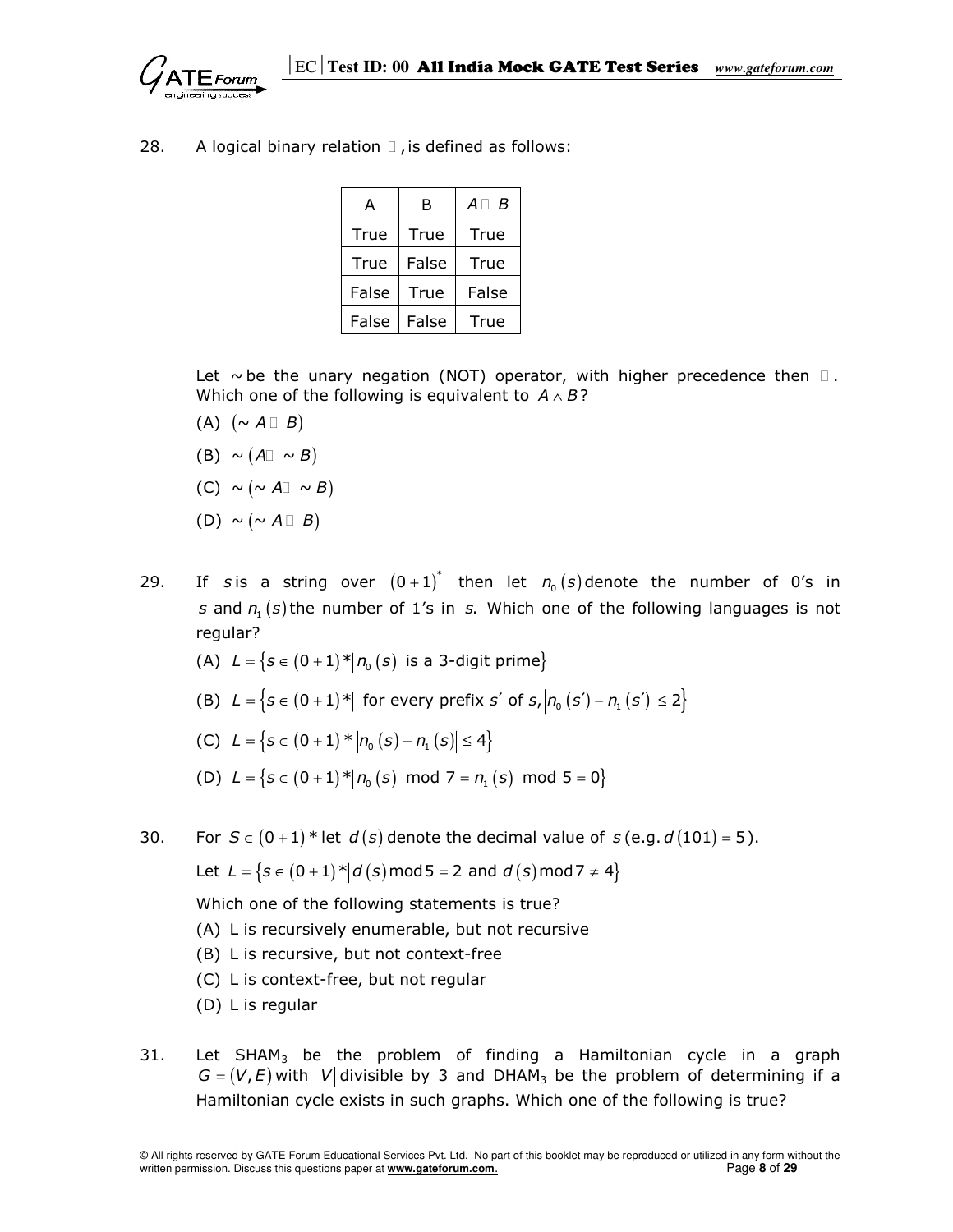

- (A) Both DHAM<sub>3</sub> and SHAM<sub>3</sub> are NP-hard
- (B) SHAM<sub>3</sub> is NP-hard, but DHAM<sub>3</sub> is not
- (C) DHAM<sub>3</sub> is NP-hard, but SHAM<sub>3</sub> is not
- (D) Neither DHAM<sub>3</sub> nor SHAM<sub>3</sub> is NP-hard
- 32. Consider the following statements about the context free grammar  $G = \{S \rightarrow SS, S \rightarrow ab, S \rightarrow ba, S \rightarrow \in\}$ 
	- I. G is ambiguous
	- II. G produces all strings with equal number of a's and b's
	- III. G can be accepted by a deterministic PDA.
	- Which combination below expresses all the true statements about G?
	- (A) I only
	- (B) I and III only
	- (C) II and III only
	- (D) I, II and III
- 33. Let  $L_1$  be a regular language,  $L_2$  be a deterministic context-free language and  $L_3$  a recursively enumerable, but not recursive, language. Which one of the following statements is false?
	- (A)  $L_1 \cap L_2$  is a deterministic CFL
	- (B)  $L_1 \cap L_1$  is recursive
	- (C)  $L_1 \cup L_2$  is context free
	- (D)  $L_1 \cap L_2 \cap L_3$  is recursively enumerable
- 34. Consider the regular language  $L = (111 + 11111)^*$ . The minimum number of states in any DFA accepting this languages is:
	- (A) 3
	- (B) 5
	- (C) 8
	- (D) 9



<sup>©</sup> All rights reserved by GATE Forum Educational Services Pvt. Ltd. No part of this booklet may be reproduced or utilized in any form without the written permission. Discuss this questions paper at **www.gateforum.com**. Page **9** of **29**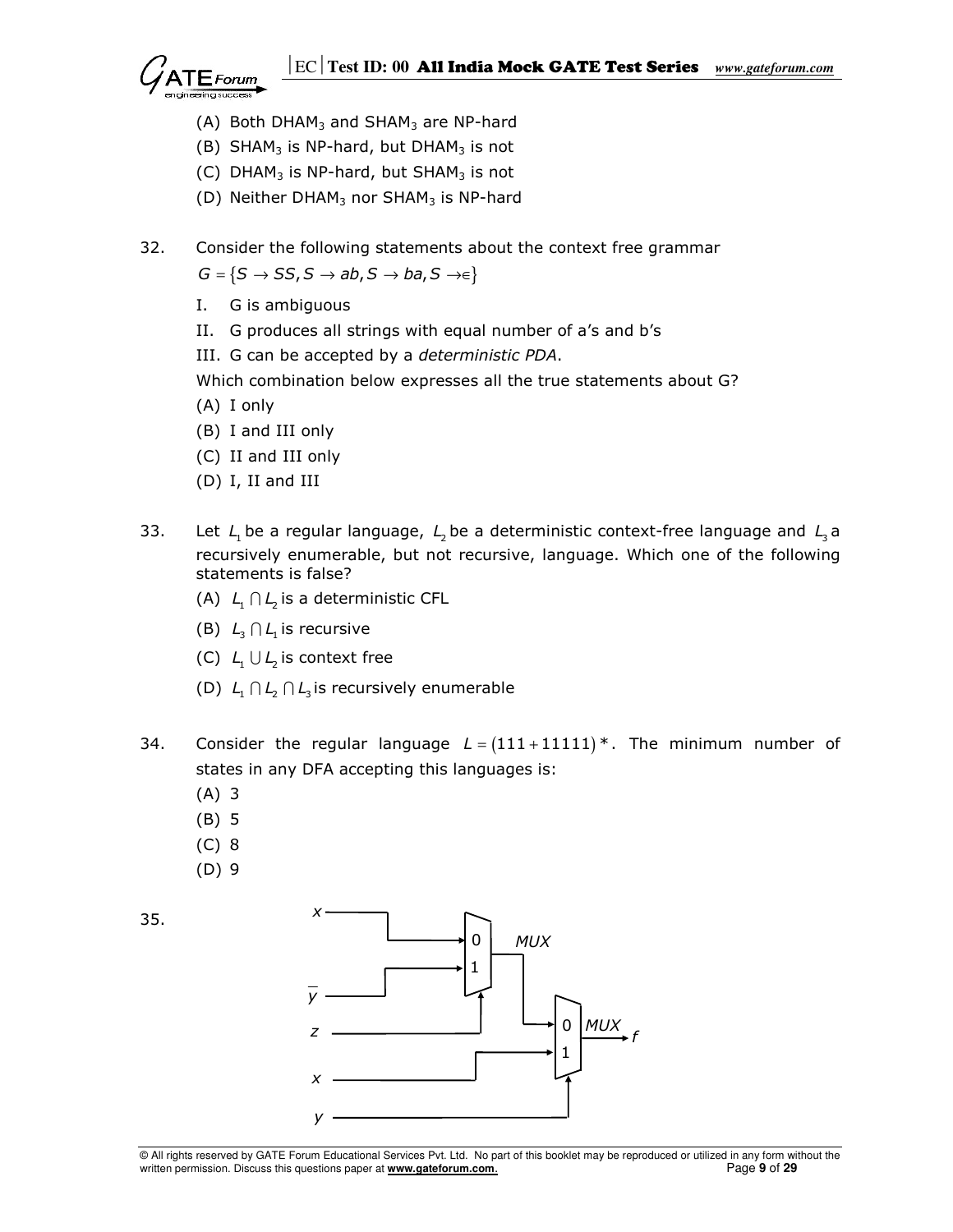

 Consider the circuit above. Which one of the following options correctly represents  $f(x, y, z)$ ?

- (A)  $x\overline{z} + xv + \overline{v}z$
- (B)  $x\overline{z} + xv + \overline{v}z$
- (C)  $xz + xv + \overline{vz}$
- (D)  $xz + xy + yz$
- 36. Given two three bit numbers  $a_2 a_1 a_0$  and  $b_2 b_1 b_0$  and c, the carry in, the function that represents the *carry* generate function when these two numbers are added is:
	- (A)  $a_2b_1 + a_2a_1b_1 + a_2a_1a_0b_0 + a_2a_0b_1b_0 + a_1b_2b_1 + a_1a_0b_2b_0 + a_0b_2b_1b_0$ (B)  $a_2b_1 + a_2b_1b_0 + a_2a_1b_1b_0 + a_1a_0b_2b_1 + a_1a_0b_2 + a_1a_0b_2b_0 + a_2a_0b_1b_0$ (C)  $a_2 + b_2 + (a_2 \oplus b_2)(a_1 + b_1 + (a_1 \oplus b_1)(a_0 + b_0))$ (D)  $a_2b_2 + a_2a_1b_1 + a_2a_1a_0b_0 + a_2a_0b_1b_0 + a_1b_2b_1 + a_1a_0b_2b_0 + a_0b_2b_0$
- 37. Consider the circuit in the diagram. The  $\oplus$  operator represents Ex-OR. The D flipflops are initialized to zeroes (cleared).



 The following data: 100110000 is supplied to the "data" terminal in nine clock cycles. After that the values of  $q_2q_1q_0$  are:

- (A) 000
- (B) 001
- (C) 010
- (D) 101
- 38. Consider a Boolean function  $f(w, x, y, z)$ . suppose that exactly one of its inputs is allowed to change at a time. If the function happens to be true for two input vectors  $i_1 = \langle w_1, x_1, y_1, z_1 \rangle$  and  $i_2 = \langle w_2, x_2, y_2, z_2 \rangle$ , we would like the function to remain true as the input changes from  $i_1$  to  $i_2$   $(i_1$  and  $i_2$  differ in exactly one bit position), without becoming false

© All rights reserved by GATE Forum Educational Services Pvt. Ltd. No part of this booklet may be reproduced or utilized in any form without the written permission. Discuss this questions paper at **www.gateforum.com.** Page 10 of 29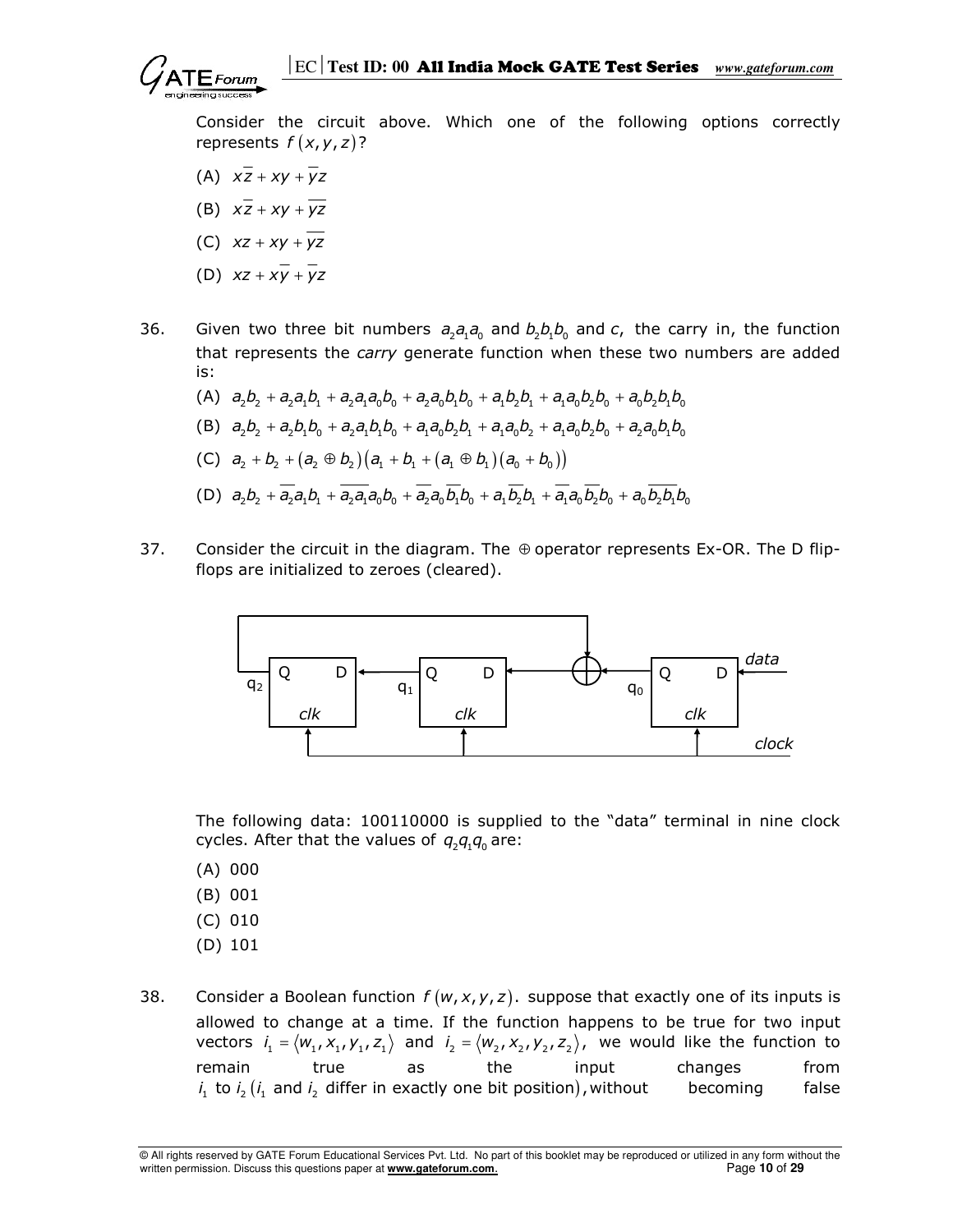momentarily. Let  $f(w, x, y, z) = \sum (5, 7, 11, 12, 13, 15)$ . Which of the following cube covers of f will ensure that the required property is satisfied?

- (A)  $\overline{w}$ xz,  $\overline{w}$ yz,  $\overline{x}$ yz,  $\overline{x}$ yz,  $\overline{w}$ yz
- (B)  $wxy, wxz, wyz$
- (C)  $wx\overline{vz}$ , xz,  $w\overline{x}v\overline{z}$
- (D)  $wzy, wyz, wxz, wxz, xyz, xyz$
- 39. We consider the addition of two 2's complement numbers  $b_{n-1} b_{n-2} ... b_0$  and  $a_{n-1}a_{n-2}....a_0$ . A binary adder for adding unsigned binary numbers is used to add the two numbers. The sum is denoted by  $c_{n-1}c_{n-2}...c_0$  and the carry-out by  $c_{_{out}}$ . Which one of the following options correctly identifies the overflow condition?
	- (A)  $c_{\text{out}} (\overline{a_{n-1} \oplus b_{n-1}})$
	- (B)  $a_{n-1}b_{n-1}\overline{c_{n-1}} + \overline{a_{n-1}b_{n-1}}c_{n-1}$
- (C)  $c_{\textit{\tiny out}} \oplus c_{\textit{\tiny n-1}}$ 
	- (D)  $a_{n-1} \oplus b_{n-1} \oplus c_{n-1}$
- 40. Consider numbers represented in 4-bit gray code. Let  $h_3h_5h_1h_0$  be the gray code representation of a number n and let  $g_3g_2g_1g_0$  be the gray code of  $(n+1)$  (modulo 16) value of the number. Which one of the following functions is correct?
	- (A)  $g_0(h_3h_3h_1h_0) = \sum (1,2,3,6,10,13,14,15)$
	- (B)  $g_1(h_1h_2h_1h_0) = \sum (4, 9, 10, 11, 12, 13, 14, 15)$
	- (C)  $g_2(h_3h_2h_1h_0) = \sum (2, 4, 5, 6, 7, 12, 13, 15)$
	- (D)  $g_3(h_3h_3h_1h_0) = \sum (0, 1, 6, 7, 10, 11, 12, 13)$
- 41. A CPU has a cache with block size 64 bytes. The main memory has  $k$  banks, each bank being c bytes wide. Consecutive  $c - b$ yte chunks are mapped on consecutive banks with wrap-around. All the  $k$  banks can be accessed in parallel, but two accesses to the same bank must be serialized. A cache block access may involve multiple iterations of parallel bank accesses depending on the amount of data obtained by accessing all the  $k$  banks in parallel. Each iteration requires decoding the bank numbers to be accessed in parallel and this takes  $\frac{\pi}{2}$ ns.  $\frac{k}{2}$ ns. The latency of one bank access is 80 ns. If  $c = 2$  and  $k = 24$ , the latency of retrieving a cache block starting at address zero from main memory is:
	- (A) 92 ns
	- (B) 104 ns
	- (C) 172 ns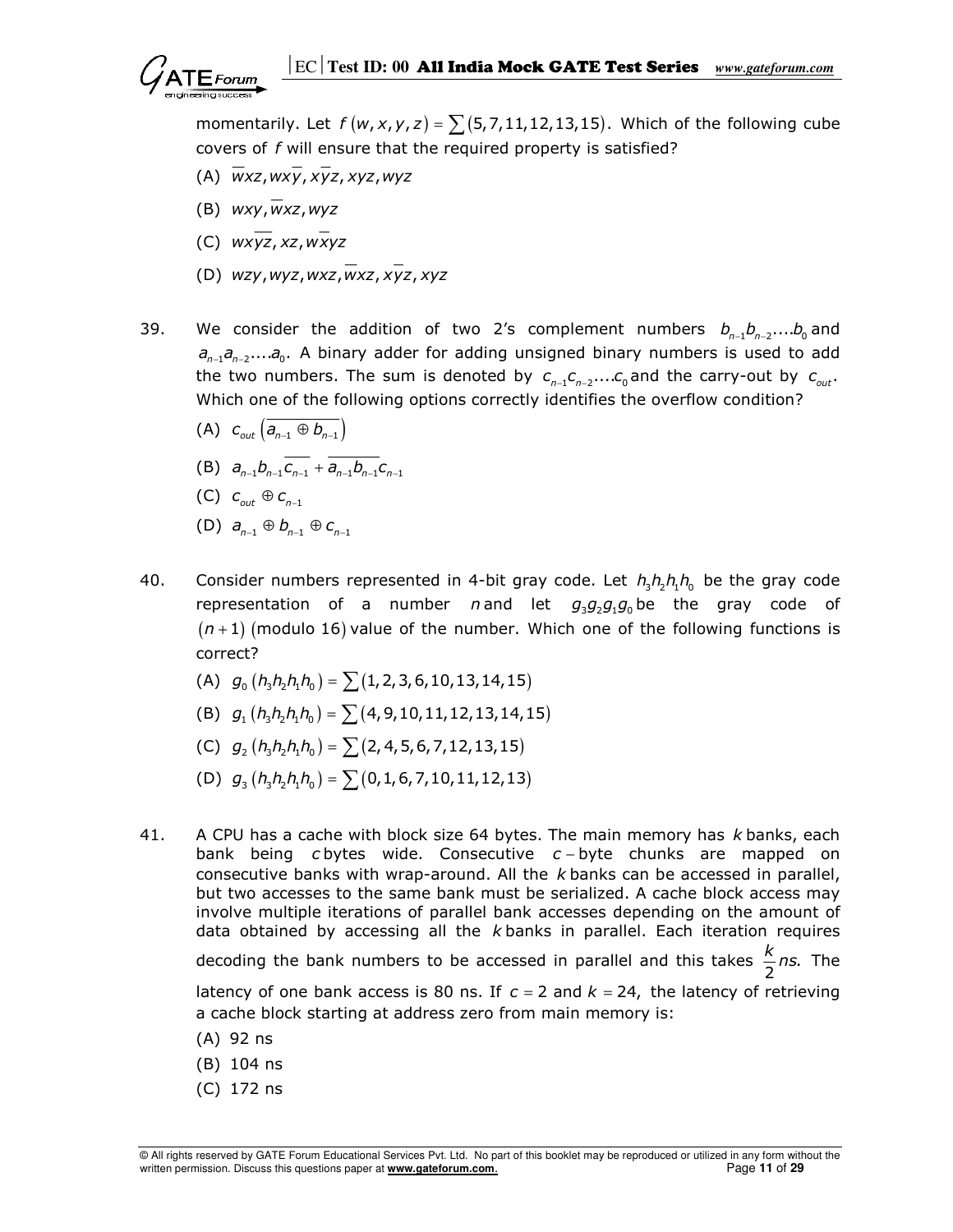

(D) 184 ns

- 42. A CPU has a five-stage pipeline and runs at 1 GHz frequency. Instruction fetch happens in the first stage of the pipeline. A conditional branch instruction computes the target address and evaluates the condition in the third stage of the pipeline. The processor stops fetching new instructions following a conditional branch until the branch outcome is known. A program executes  $10^{\circ}$  instructions out of which 20% are conditional branches. If each instruction takes one cycle to complete on average, the total execution time of the program is:
	- (A) 1.0 second
	- (B) 1.2 seconds
	- (C) 1.4 seconds
	- (D) 1.6 seconds
- 43. Consider a new instruction named branch-on-bit-set (mnemonic bbs). The instruction "bbs reg, pos, label" jumps to label if bit in position pos of register operand reg is one. A register is 32 bits wide and the bits are numbered 0 to 31, bit in position 0 being the least significant. Consider the following emulation of this instruction on a processor that does not have bbs implemented.

 $temp \leftarrow \text{req }$  & mask

Branch to *label* if temp is non-zero.

The variable temp is a temporary register. For correct emulation, the variable mask must be generated by

- (A) mask  $\leftarrow 0 \times 1$  pos
- (B) mask  $\leftarrow$  0 × ffffffff pos
- $(C)$  mask  $\leftarrow$  pos
- (D) mask  $\leftarrow 0 \times f$
- 44. Station A uses 32 byte packets to transmit messages to Station B using a sliding window protocol. The round trip delay between A and B is 80 milliseconds and the bottleneck bandwidth on the path between A and B is 128 kbps. What is the optimal window size that A should use?
	- (A) 20
	- (B) 40
	- (C) 160
	- (D) 320
- 45. Two computers C1 and C2 are configured as follows. C1 has IP address 203.197.2.53 and netmask 255.255.128.0. C2 has IP address 203.197.75.201 and netmask 255.255.192.0. which one of the following statements is true?

<sup>©</sup> All rights reserved by GATE Forum Educational Services Pvt. Ltd. No part of this booklet may be reproduced or utilized in any form without the written permission. Discuss this questions paper at **www.gateforum.com.** Page 12 of 29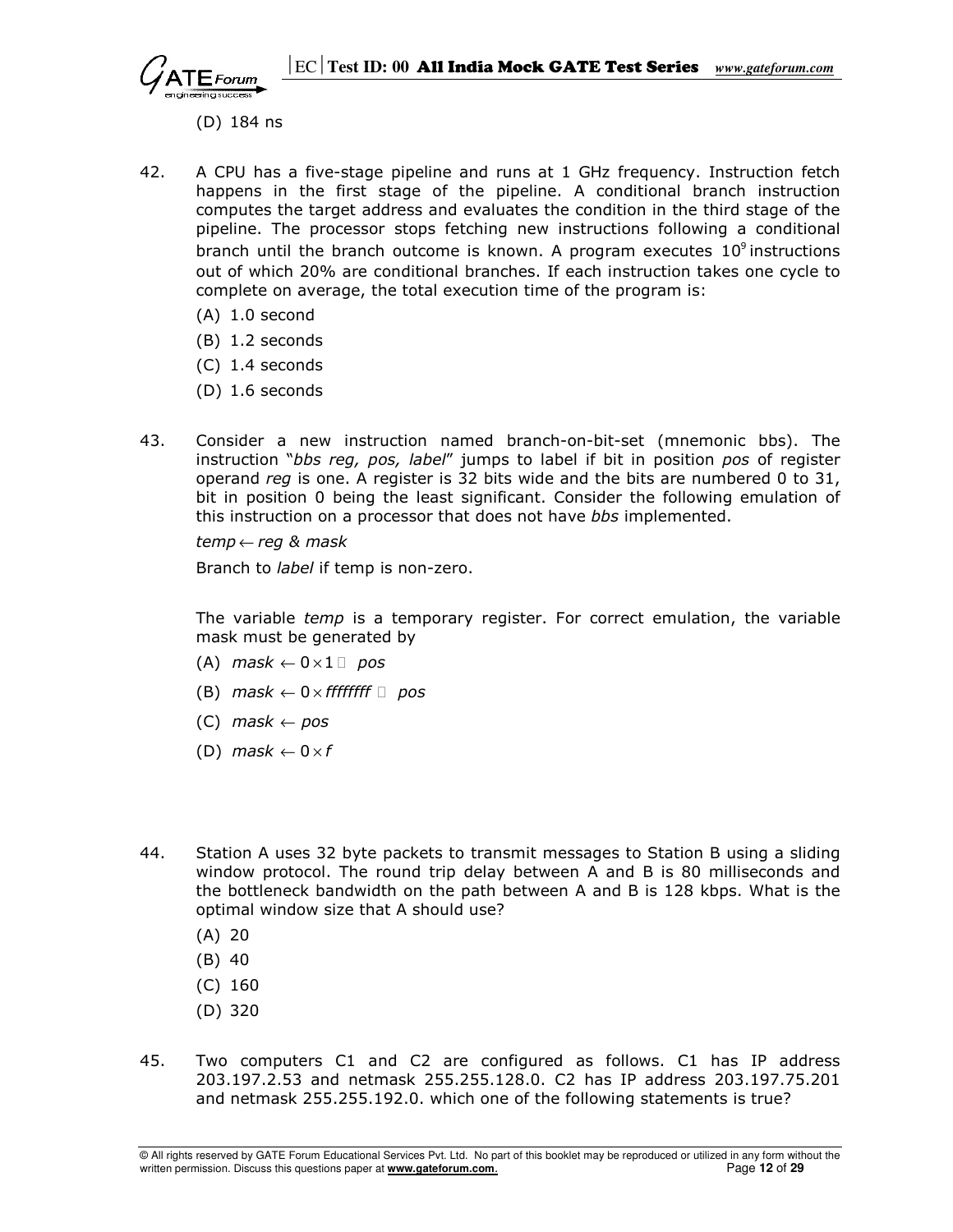

- (A) C1 and C2 both assume they are on the same network
- (B) C2 assumes C1 is on same network, but C1 assumes C2 is on a different network
- (C) C1 assumes C2 is on same network, but C2 assumes C1 is on a different network
- (D) C1 and C2 both assume they are on different networks.
- 46. Station A needs to send a message consisting of 9 packets to Station B using a sliding window (window size 3) and go-back-n error control strategy. All packets are ready and immediately available for transmission. If every  $5<sup>th</sup>$  packet that A transmits gets lost (but no acks from B ever get lost), then what is the number of packets that A will transmit for sending the message to B?
	- (A) 12
	- (B) 14
	- (C) 16
	- (D) 18
- 47. Consider the following graph:



Which one of the following cannot be the sequence of edges added, in that order, to a minimum spanning tree using Kruskal's algorithm?

- (A)  $(a b)$ ,  $(d f)$ ,  $(b f)$ ,  $(d c)$ ,  $(d e)$
- (B)  $(a b)$ ,  $(d f)$ ,  $(d c)$ ,  $(b f)$ ,  $(d e)$
- (C)  $(d f)$ ,  $(a b)$ ,  $(d c)$ ,  $(b f)$ ,  $(d e)$
- (D)  $(d f)$ ,  $(a b)$ ,  $(b f)$ ,  $(d e)$ ,  $(d c)$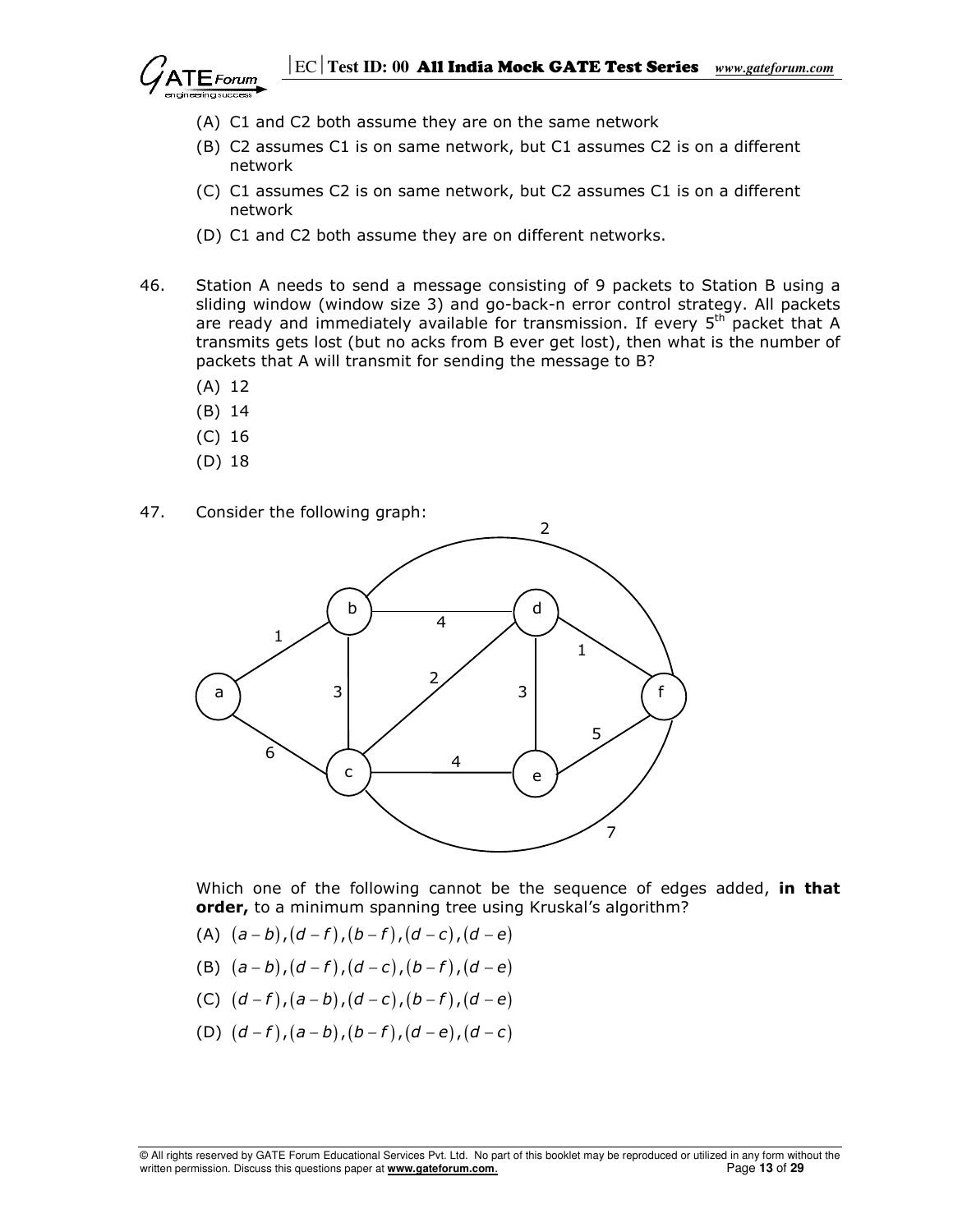

- 48. Let T be a depth first search tree in an undirected graph G. Vertices u and  $\nu$  are leaves of this tree T. The degrees of both  $u$  and  $v$  in G are at least 2. which one of the following statements is true?
	- (A) There must exist a vertex w adjacent to both  $u$  and  $v$  in G
	- (B) There must exist a vertex w whose removal disconnects  $u$  and  $v$  in G
	- (C) There must exist a cycle in G containing  $u$  and  $v$
	- (D) There must exist a cycle in G containing  $u$  and all its neighbours in G.
- 49. An implementation of a queue Q, using two stacks S1 and S2, is given below:

```
 void insert (Q, x) { 
               push (S1, x); 
 } 
         void delete (Q) { 
               if (stack-empty(S2)) then 
                     if (stack-empty(S1)) then { 
                          print("Q is empty"); 
                          return; 
 } 
                        else while (!(stack-empty(S1))){ 
                         x = pop(S1); push(S2,x); 
 } 
                x=pop(S2); }
```
Let *n* insert and  $m(\leq n)$  delete operations be performed in an arbitrary order on an empty queue Q. Let x and y be the number of  $push$  and  $pop$  operations performed respectively in the process. Which one of the following is true for all  $m$  and  $n$ ?

- (A)  $n + m \le x < 2n$  and  $2m \le y \le n + m$
- (B)  $n + m \le x < 2n$  and  $2m \le y \le 2n$
- (C)  $2m \le x < 2n$  and  $2m \le y \le n + m$
- (D)  $2m \le x < 2n$  and  $2m \le y \le 2n$
- 50. A set X can be represented by an array  $x[n]$  as follows:

$$
x[i] = \begin{cases} 1 & \text{if } i \in X \\ 0 & \text{otherwise} \end{cases}
$$

Consider the following algorithm in which  $x, y$  and z are Boolean arrays of size n:

```
algorithm zzz(x[ ] , y[ ], z[ ] ) } {
 int i;
```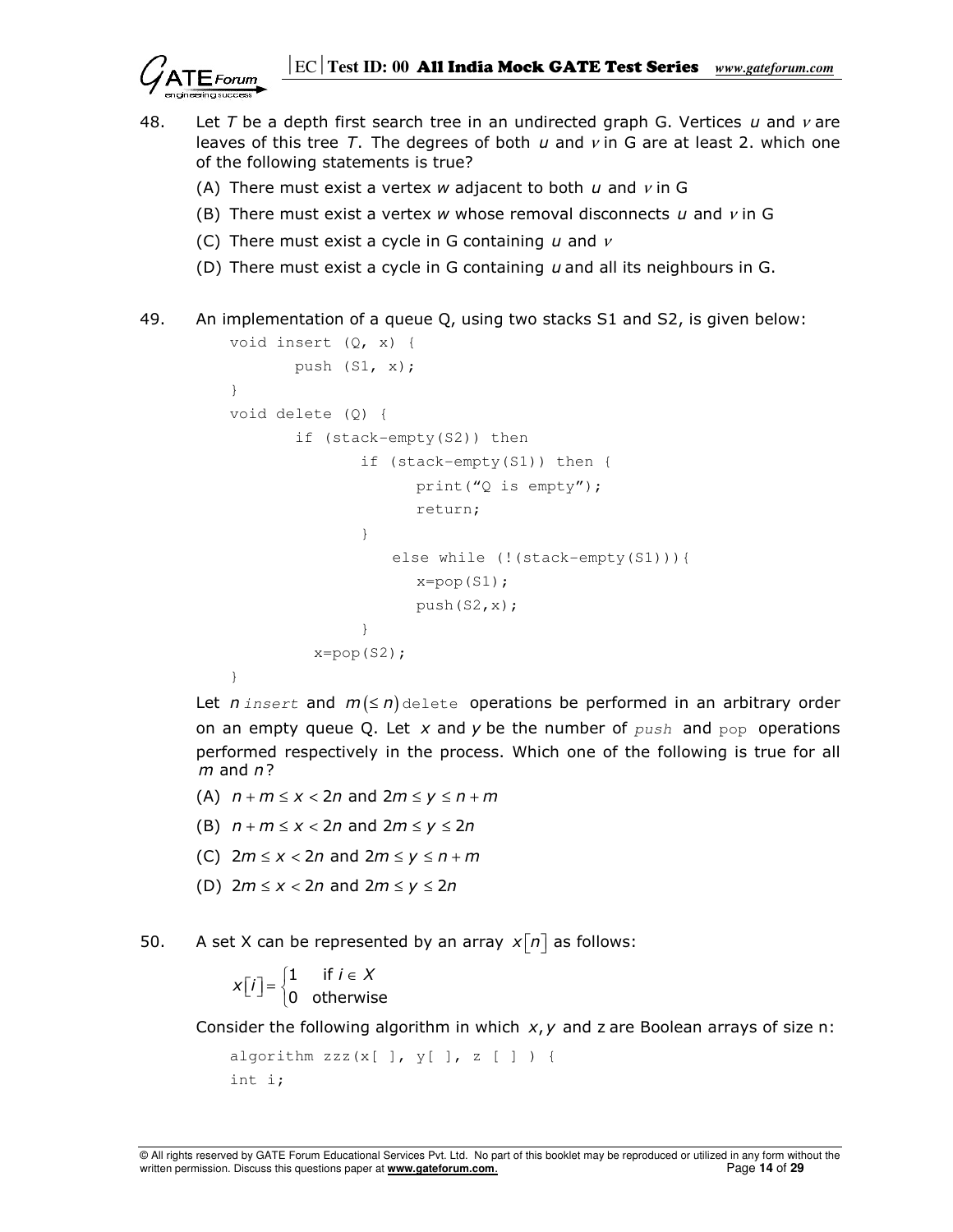```
for(i=0;i<n;+i)
     z[i] = (x[i] \wedge y[i]) \vee (~x[i] \wedge y[i]) }
```
The set Z computed by the algorithm is:

- (A)  $(X \cup Y)$
- (B)  $(X \cap Y)$
- (C)  $(X Y) \cap (Y X)$
- (D)  $(X Y) \cup (Y X)$
- 51. Consider the following recurrence:

$$
\mathcal{T}\left(n\right)=2\mathcal{T}\left(\left\lceil \sqrt{n}\hspace{0.2em} \right\rceil\right)+1,\mathcal{T}\left(1\right)=1
$$

Which one of the following is true?

- (A)  $T(n) = \theta$  (loglog n)
- (B)  $T(n) = \theta(\log n)$
- (C)  $T(n) = \theta(\sqrt{n})$
- (D)  $T(n) = \theta(n)$
- 52. The median of n elements can be found in  $O(n)$  time. Which one of the following is correct about the complexity of quick sort, in which median is selected as pivot?
	- (A)  $\theta(n)$
	- (B)  $\theta$  (n log n)
- (C)  $\theta(n^2)$
- (D)  $\theta(n^3)$
- 53. Consider the following C-function in which  $a[n]$  and  $b[m]$  are two sorted integer arrays and  $c \overline{n} + m$  be another integer array.

```
 void xyz(int a[], int b [], int c []){ 
                 int i, j, k;i = j = k = 0;while (i\leq n) && (j\leq m))
                       if (a[i] < b[j]) c[k++] = a[i++];else c[k++] = b[j++]; }
```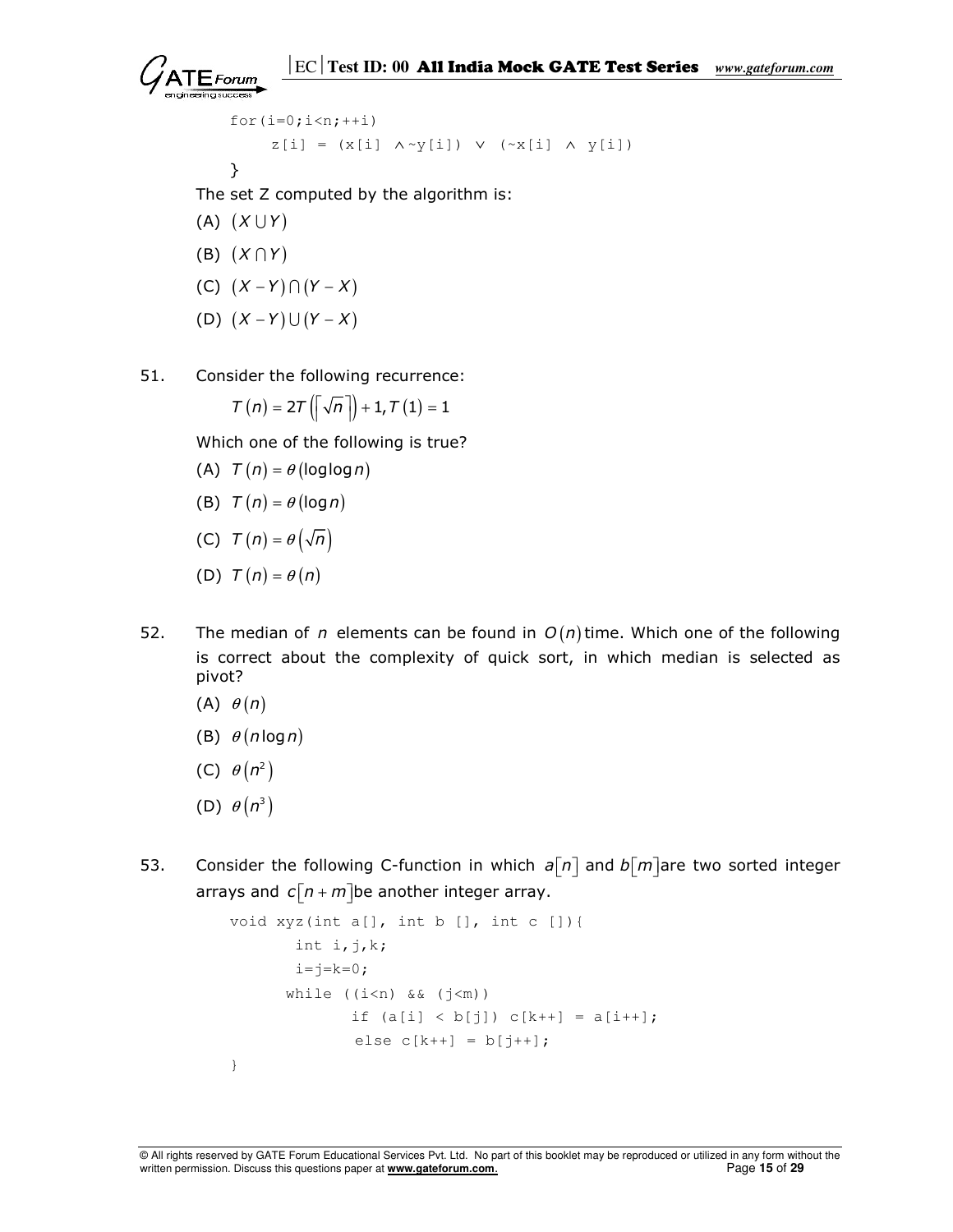

 Which of the following condition(s) hold(s) after the termination of the while loop?

- (i)  $j < m, k = n + j 1$ , and  $a[n-1] < b[i]$  if  $i = n$
- (ii)  $i < n, k = m + i 1$ , and  $b\lceil m 1 \rceil \le a\lceil i \rceil$  if  $j = m$
- (A) only (i)
- (B) only (ii)
- (C) either (i) or (ii) but not both
- (D) neither (i) nor (ii)
- 54. Given two arrays of numbers  $a_1, ..., a_n$  and  $b_1, ..., b_n$  where each number is 0 or 1, the fastest algorithm to find the largest span  $(i, j)$  such that
	- $a_{i} + a_{i+1} + ... + a_{i} = b_{i} + b_{i+1} + ... + b_{i}$ , or report that there is not such span,
- (A) Takes  $O(3^n)$  and  $\Omega(2^n)$  time if hashing is permitted
- (B) Takes  $O(n^3)$  and  $\Omega(n^{2.5})$  time in the key comparison model
	- (C) Takes  $\Theta(n)$  time and space
	- (D) Takes  $O(\sqrt{n})$  time only if the sum of the 2n elements is an even number
- 55. Consider these two functions and two statements S1 and S2 about them.

```
int work1(int *a, int i, int j) int work2(int *a, int i, int j)
{
 int x = a[i+2]; \qquad \qquad | int t1 = i+2;
 a[j] = x+1; int t2 = a[t1];return a[i+2] - 3; a[j] = t2+1;} return t2 – 3; 
                     }
```
S1: The transformation form  $work1$  to  $work2$  is valid, i.e., for any program state and input arguments, work2 will compute the same output and have the same effect on program state as work1

S2: All the transformations applied to  $work1$  to get  $work2$  will always improve the performance (i.e reduce CPU time) of work2 compared to work1

- (A) S1 is false and S2 is false
- (B) S1 is false and S2 is true
- (C) S1 is true and S2 is false
- (D) S1 is true and S2 is true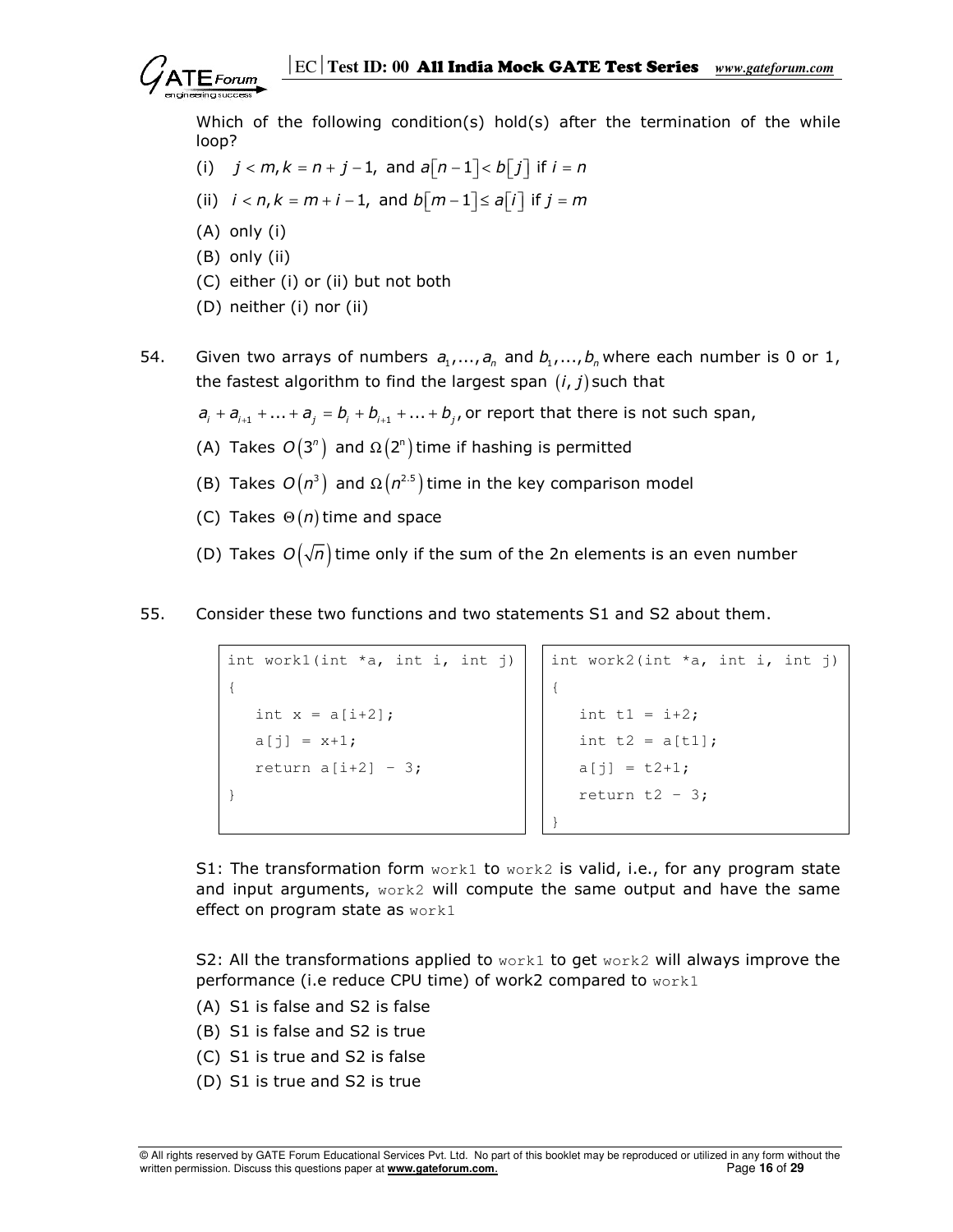56. Consider the following code written in a pass-by-reference language like FORTRAN and these statements about the code.

```
subroutine swap(ix,iy) 
       it = ixL1 : ix = iyL2 : iy = it end 
    ia = 3ib = 8 call swap (ia, 1b+5)
     print *, ia, ib 
     end
```
- S1: The compiler will generate code to allocate a temporary nameless cell, initialize it to 13, and pass the address of the cell swap
- S2: On execution the code will generate a runtime error on line L1
- S3: On execution the code will generate a runtime error on line L2
- S4: The program will print 13 and 8
- S5: The program will print 13 and -2

Exactly the following set of statement(s) is correct:

- (A) S1 and S2
- (B) S1 and S4
- (C) S3
- (D) S1 and S5
- 57. Consider this C code to swap two integers and these five statements: the code

```
void swap (int *px, int *py) {
    *px = *px - *py;
   *py = *px + *py;
    *px = *py - *px;
}
```
- S1: will generate a compilation error
- S2: may generate a segmentation fault at runtime depending on the arguments passed
- S3: correctly implements the swap procedure for all input pointers referring to integers stored in memory locations accessible to the process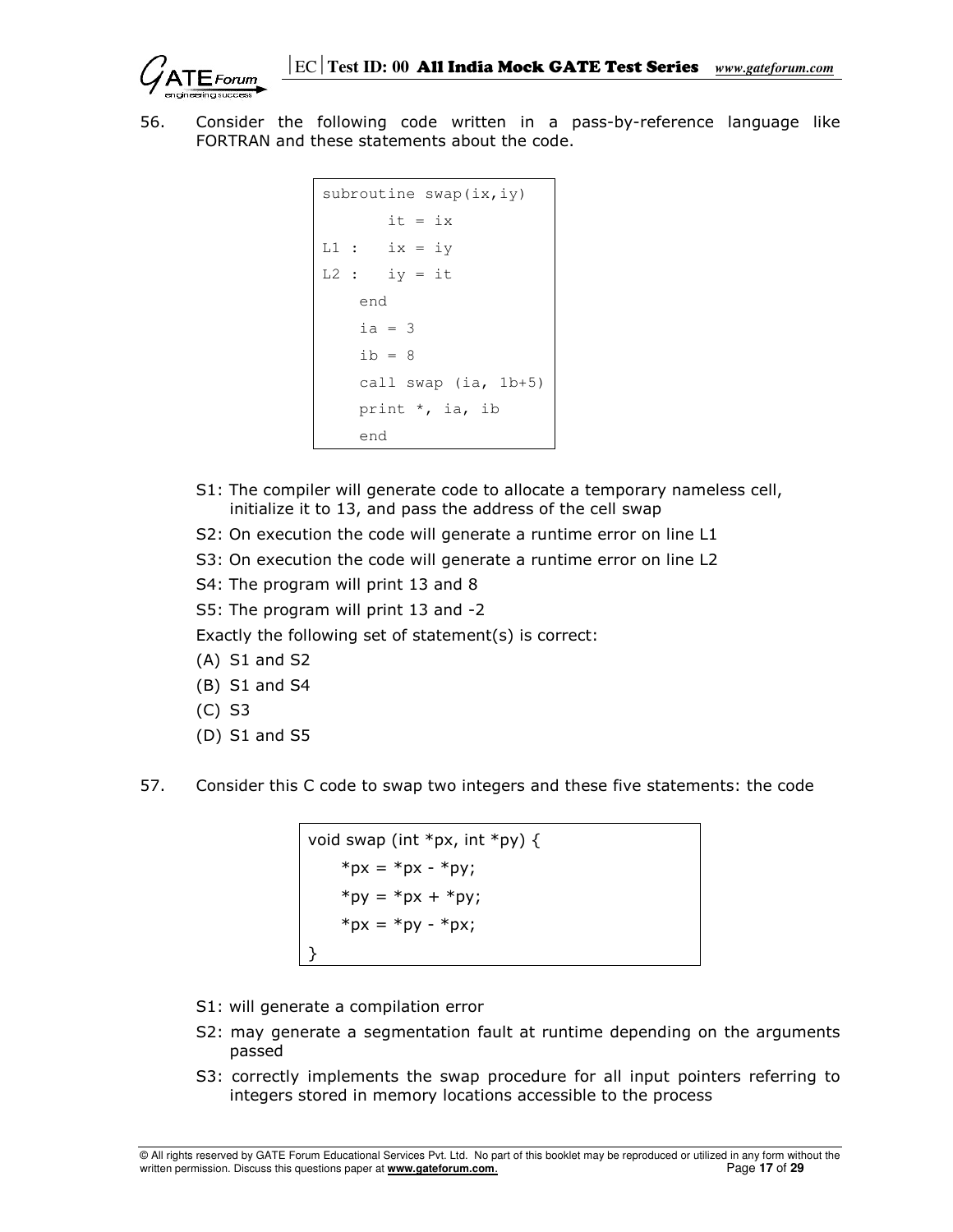

- S4: implements the swap procedure correctly for some but not all valid input pointers
- S5: may add or subtract integers and pointers.
- (A) S1
- (B) S2 and S3
- (C) S2 and S4
- (D) S2 and S5
- 58. Consider the following grammar:

 $R \to {}^*S|\varepsilon$  $S \to FR$  $\digamma \rightarrow \textit{id}$ 

> In the predictive parser table, M, of the grammar the entries  $M \lceil S, id \rceil$  and  $M \lceil R, \$ \rceil$  respectively.

- (A)  $\{S \rightarrow FR\}$  and  $\{R \rightarrow \varepsilon\}$
- (B)  $\{S \rightarrow FR\}$  and  $\{\}$
- (C)  $\{S \rightarrow FR\}$  and  $\{R \rightarrow *S\}$
- (D)  $\{F \rightarrow id\}$  and  $\{R \rightarrow \varepsilon\}$
- 59. Consider the following translation scheme.
	- $R \to {}^*E$  {print ('\*') ;}  $R\vert \varepsilon$  $E \rightarrow F + E$ {print ('+');}| $F$  $\mathcal{F} \rightarrow (S) | id \{ \text{print} (id.value) \} \}$  $S \to ER$

Here id is a token that represents an integer and id.value represents the corresponding integer value. For an input  $2 * 3 + 4'$ , this translation scheme prints

- $(A)$  2  $*$  3 + 4 (B)  $2 * +3 4$  $(C)$  2 3  $*$  4 +
- (D) 2 3 4+\*

60. Consider the following C code segment.

for  $(i - 0, i < n; i++)$  { for  $(j=0; j {$  if (i%2) {  $x = (4 \times j + 5 \times i);$  $y = (7 + 4 \times j);$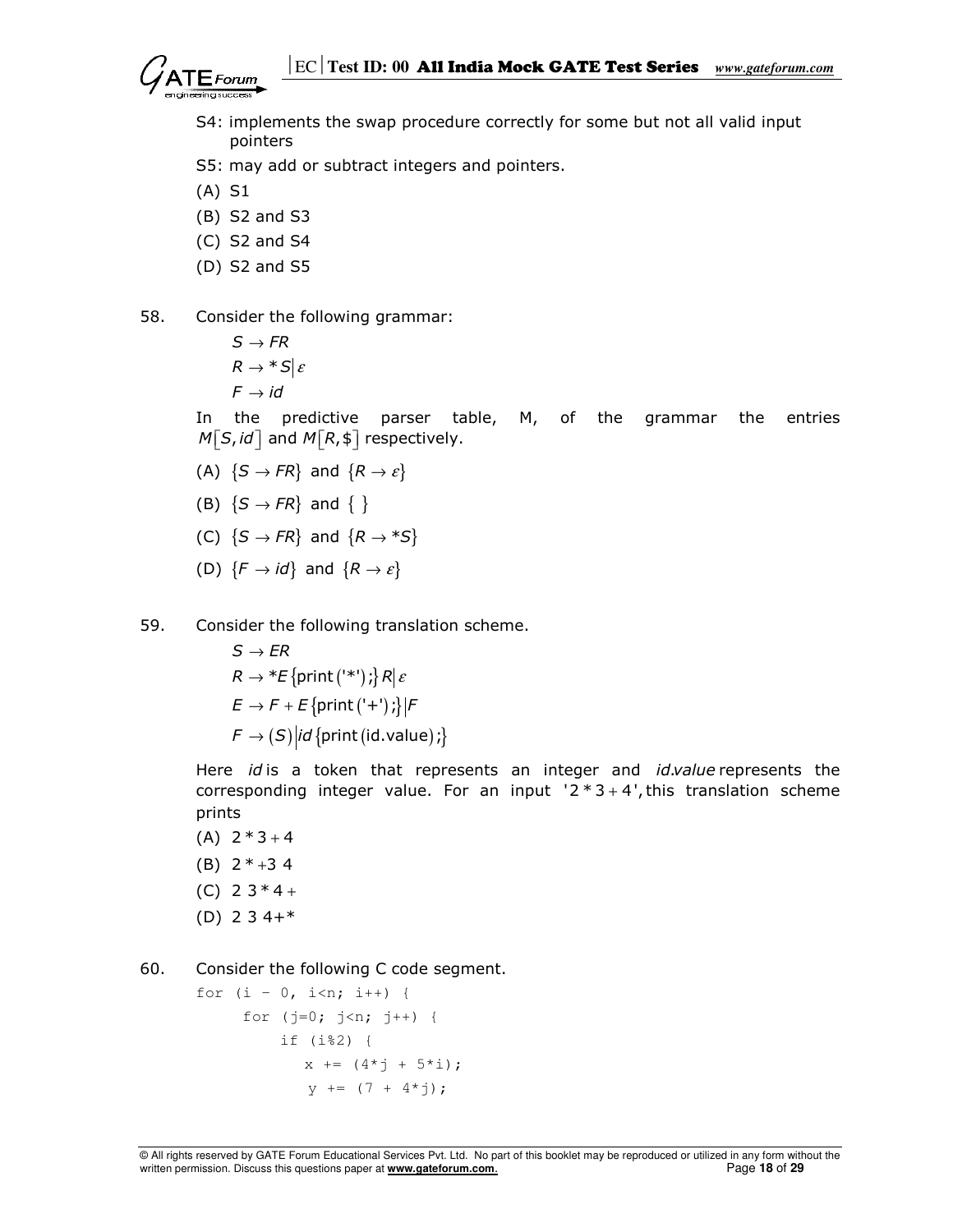

 } } }

Which one of the following is false?

- (A) The code contains loop invariant computation
- (B) There is scope of common sub-expression elimination in this code
- (C) There is scope of strength reduction in this code
- (D) There is scope of dead code elimination in this code
- 61. The atomic *fetch-and-set*  $x$ ,  $y$  instruction unconditionally sets the memory location  $x$  to 1 and fetches the old value of  $x$  n  $y$  without allowing any intervening access to the memory location x. consider the following implementation of P and V functions on a binary semaphore S.

```
void P (binary_semaphore *s) { 
            unsigned y; 
           unsigned x = \& (s \rightarrow value);
            do { 
                   fetch-and-set x, y; 
            } while (y); 
        } 
        void V (binary_semaphore *s) { 
             S \rightarrow \text{value} = 0; }
```
Which one of the following is true?

- (A) The implementation may not work if context switching is disabled in P
- (B) Instead of using *fetch-and -set*, a pair of normal load/store can be used
- (C) The implementation of V is wrong
- (D) The code does not implement a binary semaphore
- 62. A CPU generates 32-bit virtual addresses. The page size is 4 KB. The processor has a translation look-aside buffer (TLB) which can hold a total of 128 page table entries and is 4-way set associative. The minimum size of the TLB tag is:
	- (A) 11 bits
	- (B) 13 bits
	- (C) 15 bits
	- (D) 20 bits
- 63. A computer system supports 32-bit virtual addresses as well as 32-bit physical addresses. Since the virtual address space is of the same size as the physical address space, the operating system designers decide to get rid of the virtual memory entirely. Which one of the following is true?
	- (A) Efficient implementation of multi-user support is no longer possible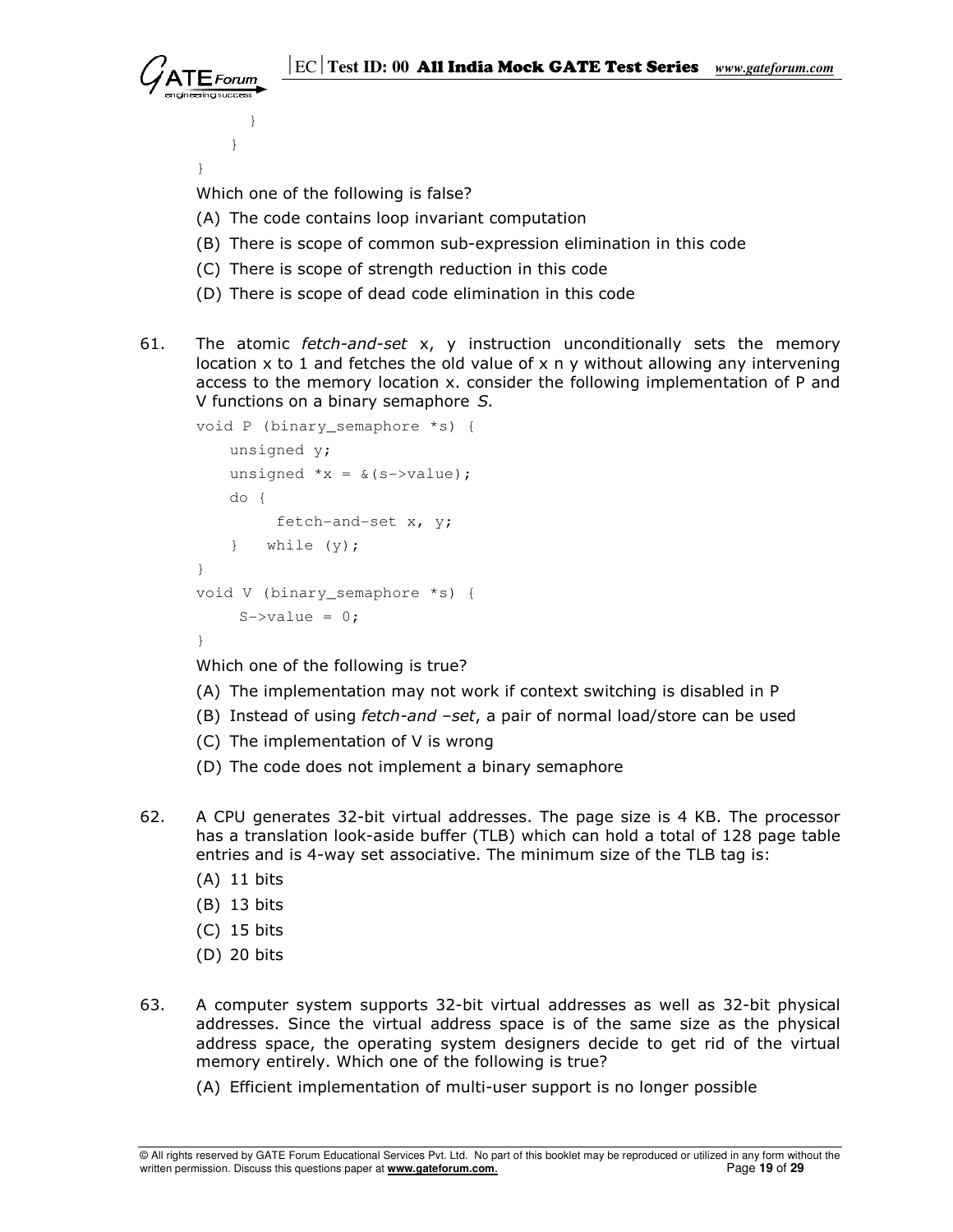

- (B) The processor cache organization can be made more efficient now
- (C) Hardware support for memory management is no longer needed
- (D) CPU scheduling can be made more efficient now
- 64. Consider three processes (process id 0, 1, 2 respectively) with compute time bursts 2, 4 and 8 time units. All processes arrive at time zero. Consider the longest remaining time first (LRTF) scheduling algorithm. In LRTF ties are broken by giving priority to the process with the lowest process id. The average turn around time is:
	- (A) 13 units
	- (B) 14 units
	- (C) 15 units
	- (D) 16 units
- 65. Consider three processes, all arriving at time zero, with total execution time of 10, 20 and 30 units, respectively. Each process spends the first 20% of execution time doing I/O, the next 70% of time doing computation, and the last 10% of time doing I/O again. The operating system uses a shortest remaining compute time first scheduling algorithm and schedules a new process either when the running process gets blocked on I/O or when the running process finishes its compute burst. Assume that all I/O operations can be overlapped as much as possible. For what percentage of time does the CPU remain idle?
	- (A) 0%
	- (B) 10.6%
	- (C) 30.0%
	- (D) 89.4%
- 66. Consider the following snapshot of a system running n processes. Process i is holding  $x_i$  instances of a resource R,  $1 \le i \le n$ . currently, all instances of R are occupied. Further, for all  $i$ , process  $i$  has placed a request for an additional  $y_i$  instances while holding the  $x_i$  instances it already has. There are exactly two processes p and q such that  $y_p = y_q = 0$ . Which one of the following can serve as a necessary condition to guarantee that the system is not approaching a deadlock?
- (A)  $\min(x_p, x_q) < \max_{k \neq p, q} y_k$
- (B)  $x_p + x_q \ge \min_{k \ne p,q} y_k$ 
	- (C) max  $(x_{p_1}, x_{q_2}) > 1$
	- (D) min $(x_{p}, x_{q}) > 1$
- 67. Consider the relation account (customer, balance) where customer is a primary key and there are no null values. We would like to rank customers according to decreasing balance. The customer with the largest balance gets rank 1. ties are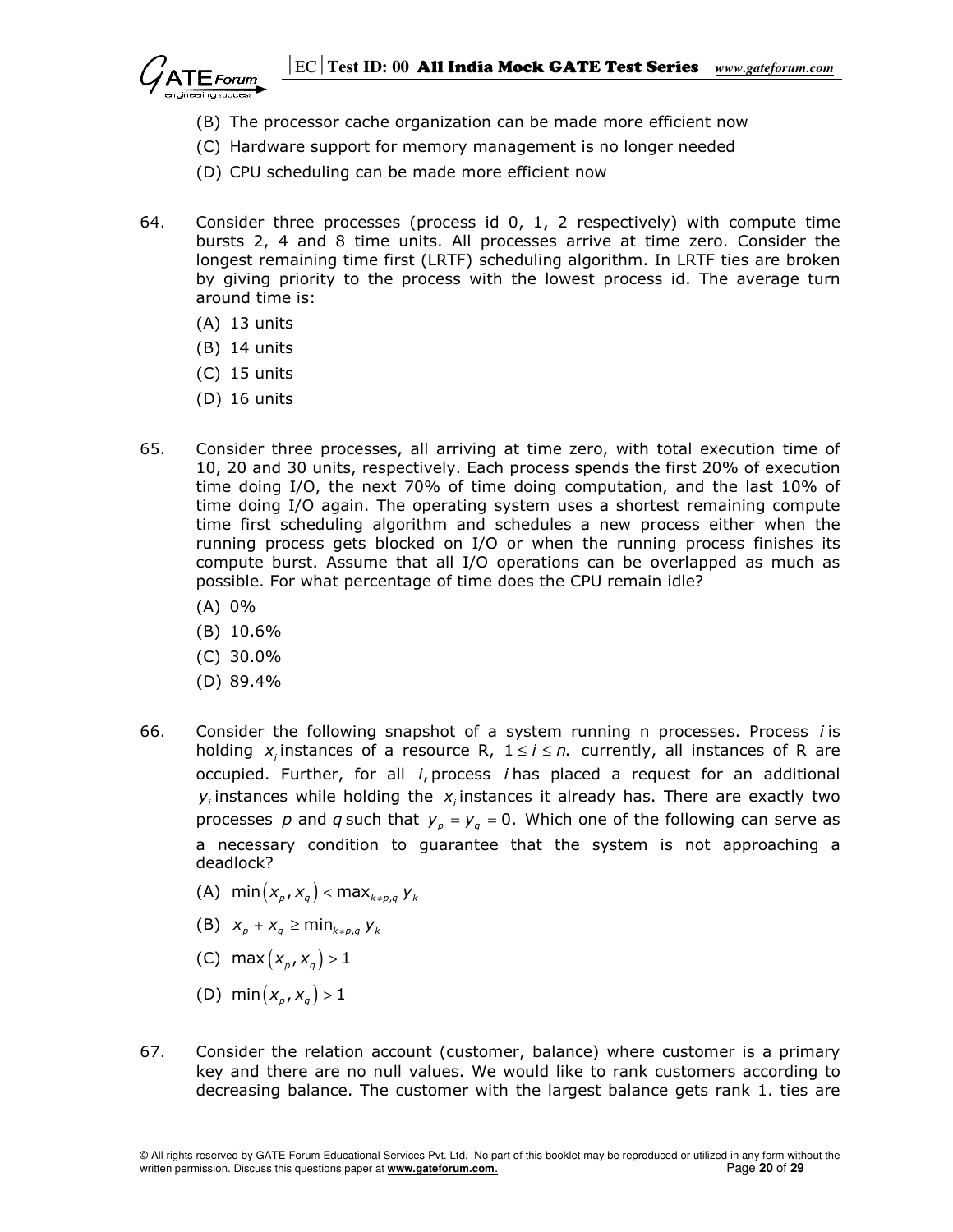

 not broke but ranks are skipped: if exactly two customers have the largest balance they each get rank 1 and rank 2 is not assigned.

|         | select A.customer, count(B.customer)   |
|---------|----------------------------------------|
| Query1: | from account A, account B              |
|         | where A.balance <= B.balance           |
|         | group by A.customer                    |
|         | select A.customer, 1+count(B.customer) |
| Query2: | from account A, account B              |
|         | where A.balance < B.balance            |
|         | group by A.customer                    |

Consider these statements about Query1 and Query2.

- 1. Query1 will produce the same row set as Query2 for some but not all databases.
- 2. Both Query1 and Query2 are correct implementation of the specification
- 3. Query1 is a correct implementation of the specification but Query2 is not
- 4. Neither Query1 nor Query2 is a correct implementation of the specification
- 5. Assigning rank with a pure relational query takes less time than scanning in decreasing balance order assigning ranks using ODBC.

Which two of the above statements are correct?

- (A) 2 and 5
- (B) 1 and 3
- (C) 1 and 4
- (D) 3 and 5
- 68. Consider the relation enrolled (student, course) in which (student, course) is the primary key, and the relation paid (student, amount) where student is the primary key. Assume no null values and no foreign keys or integrity constraints. Given the following four queries:

Query1:select student from enrolled where student in (select student from paid)

Query2:select student from paid where student in (select student from enrolled)

Query3:select E.student from enrolled E, paid P where E.student = P.student

Query4:select student from paid where exists

(select  $*$  from enrolled where enrolled.student = paid.student)

Which one of the following statements is correct?

- (A) All queries return identical row sets for any database
- (B) Query2 and Query4 return identical row sets for all databases but there exist databases for which Query1 and Query2 return different row sets.
- (C) There exist databases for which Query3 returns strictly fewer rows than Query2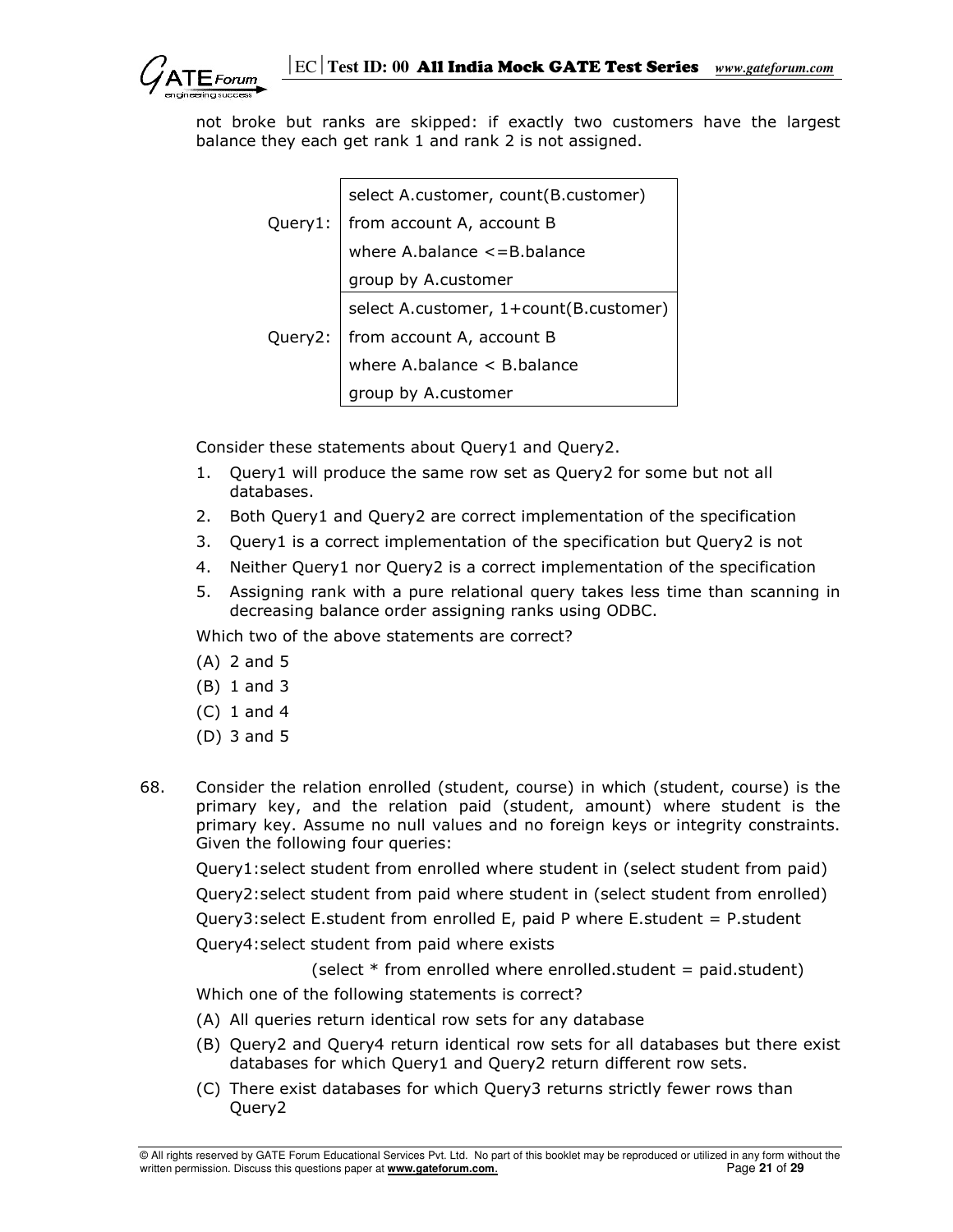

- (D) There exist databases for which Query4 will encounter an integrity violation at runtime.
- 69. Consider the relation enrolled (student, course) in which (student, course) is the primary key, and the relation paid (student, amount) where student is the primary key. Assume no null values and no foreign keys or integrity constraints. Assume that amounts 6000, 7000, 8000, 9000 and 10000 were each paid by 20% of the students. Consider these query plans (Plan 1 on left, Plan 2 on right) to "list all courses taken by students who have paid more than x"



 A disk seek takes 4ms, disk data transfer bandwidth is 300 MB/s and checking a tuple to see if amount is greater than x takes 10 $\mu$ s. Which of the following statements is correct?

- (A) Plan 1 and Plan 2 will not output identical row sets for all databases
- (B) A course may be listed more than once in the output of Plan 1 for some databases
- (C) For  $x = 5000$ , Plan 1 executes faster than Plan 2 for all databases
- (D) For x = 9000, Plan I executes slower than Plan 2 for all databases.

70. The following functional dependencies are given:

 $AB \rightarrow CD$ ,  $AF \rightarrow D$ ,  $DE \rightarrow F$ ,  $C \rightarrow G$ ,  $F \rightarrow E$ ,  $G \rightarrow A$ .

Which one of the following options is false?

- (A)  ${C}F^{\dagger} = {ACDEFG}$
- (B)  ${B G}^+ = {ABCDG}$
- (C)  ${AF}^+ = {ACDEFG}$
- (D)  ${AB}^+ = {ABCDFG}$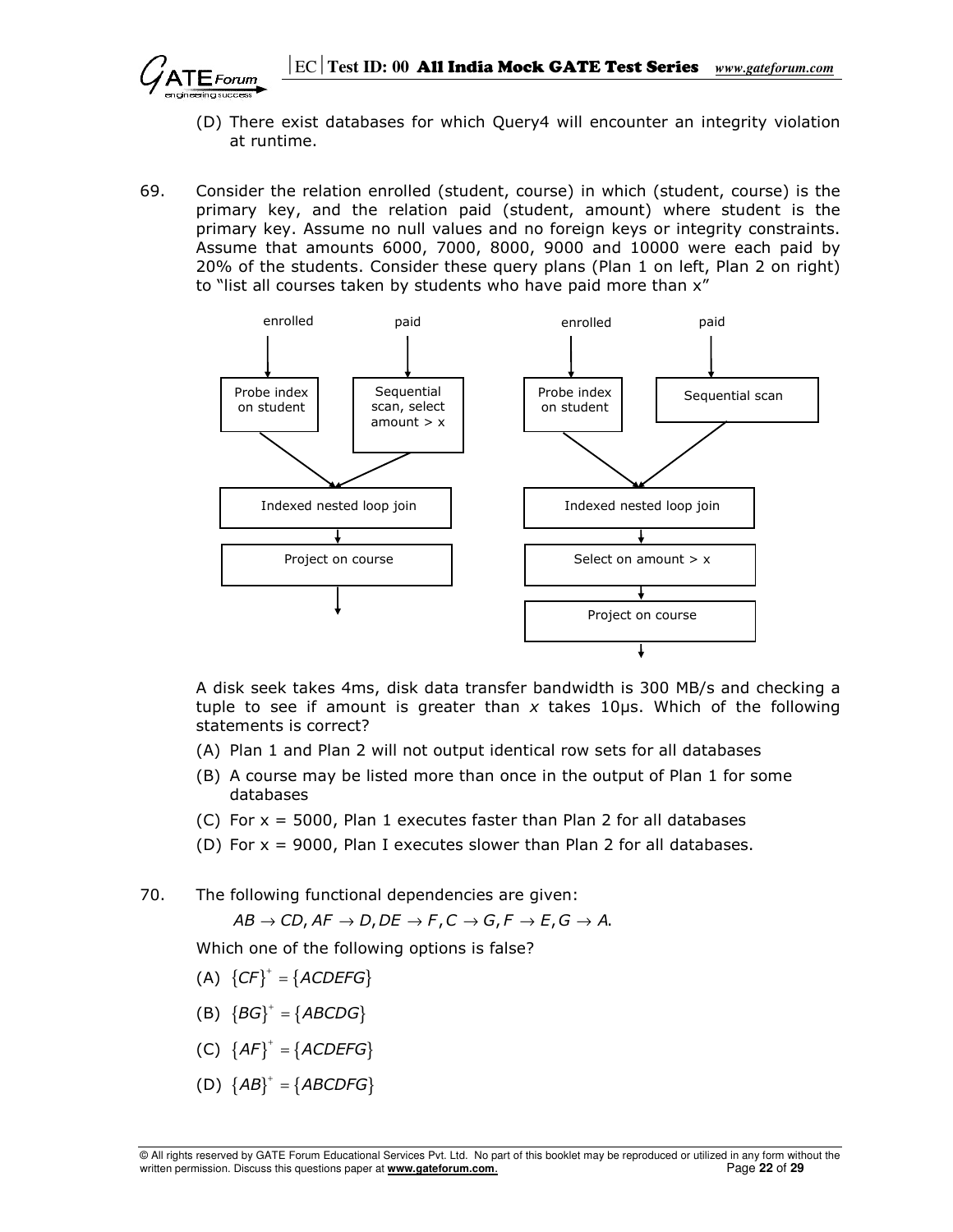

#### Common Data Questions:

## Common Data for Questions 71, 72, 73:

The  $2^n$  vertices of a graph G corresponds to all subsets of a set of size n, for  $n \ge 6$ . Two vertices of G are adjacent if and only if the corresponding sets intersect in exactly two elements.

- 71. The number of vertices of degree zero in G is:
	- (A) 1
	- (B) n
	- (C)  $n+1$
- $(D) 2^n$
- 72. The maximum degree of a vertex in G is:
- (A)  $\binom{n/2}{2} 2^{n/2}$  $\binom{n/2}{2}$ 2<sup>n</sup>  $(B) 2^{n-2}$
- (C)  $2^{n-3} \times 3$
- $(D) 2^{n-1}$
- 73. The number of connected components in G is:
	- (A) n
	- (B)  $n + 2$
- $(C)$  2<sup>n/2</sup>
- (D)  $\frac{2^n}{n}$ 
	- n

## Common Data for Questions 74, 75:

Consider two cache organizations: The first one is 32 KB 2-way set associative with 32 byte block size. The second one is of the same size but direct mapped. The size of an address is 32 bits in both cases. A 2-to-1 multiplexer has a latency of 0.6 ns while a  $k$ bit comparator has a latency of  $k/10$  ns. The hit latency of the set associative organization is  $h_1$  while that of the direct mapped one is  $h_2$ .

- 74. The value of  $h_i$  is:
	- (A) 2.4 ns
	- (B) 2.3 ns
	- (C) 1.8 ns
	- (D) 1.7 ns
- 75. The value of  $h_2$  is:
	- (A) 2.4 ns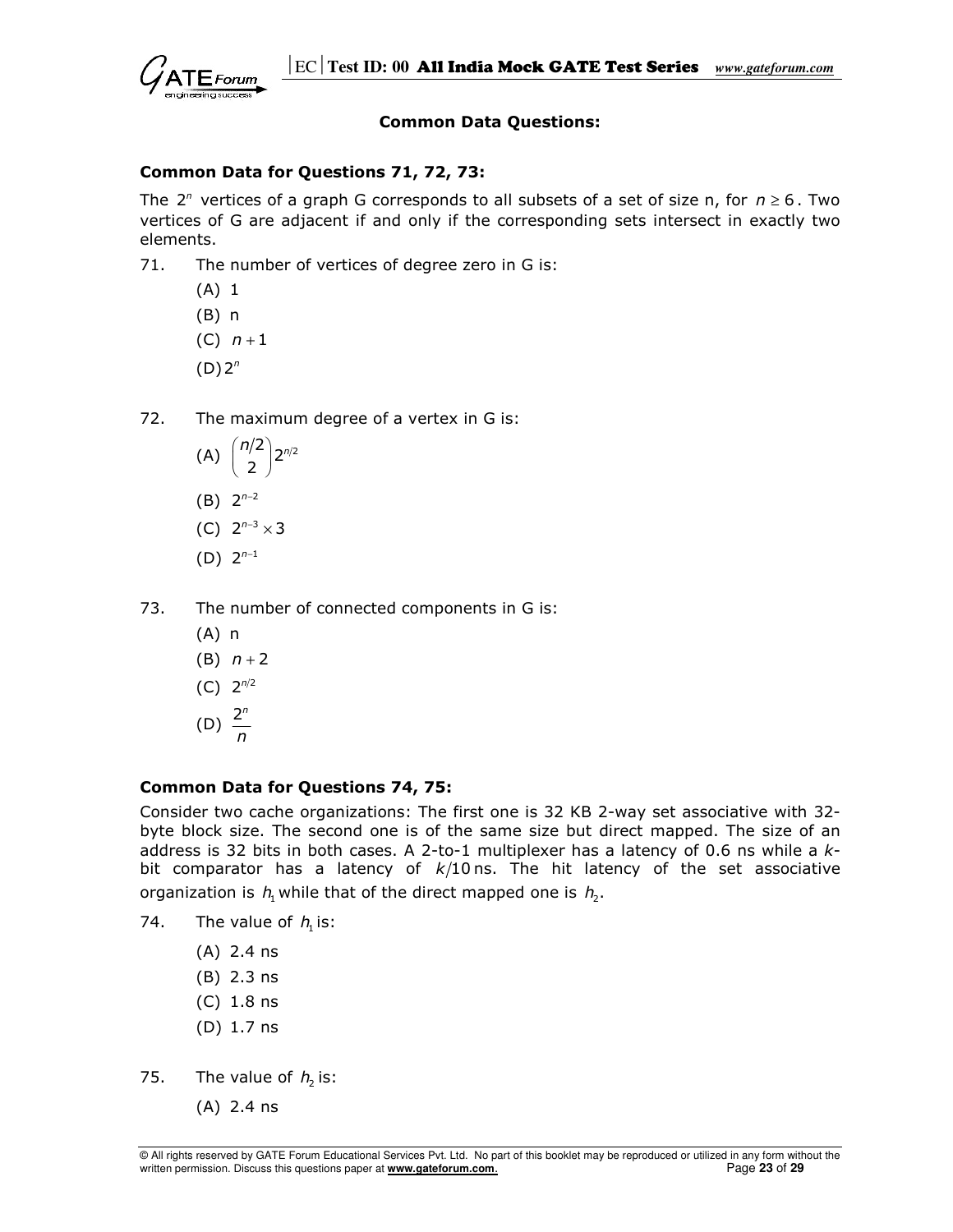

 (B) 2.3 ns (C) 1.8 ns (D) 1.7 ns

## Linked Answer Questions: Q.76 to Q85 Carry Two Marks Each

#### Statement for Linked Answer Questions 76 & 77:

A 3-ary max heap is like a binary max heap, but instead of 2 children, nodes have 3 children. A 3-ary heap can be represented by an array as follows: The root is stored in the first location, a[0], nodes in the next level, from left to right, is stored from a[1] to a[3]. The nodes from the second level of the tree from left to right are stored from  $a[4]$ location onward. An item x can be inserted into a 3-ary heap containing n items by placing x in the location  $a[n]$  and pushing it up the tree to satisfy the heap property.

- 76. Which one of the following is a valid sequence of elements in an array representing 3-ary max heap?
	- (A) 1, 3, 5, 6, 8, 9
	- (B) 9, 6, 3, 1, 8, 5
	- (C) 9, 3, 6, 8, 5, 1
	- (D) 9, 5, 6, 8, 3, 1
- 77. Suppose the elements 7, 2, 10 and 4 are inserted, in that order, into the valid 3 ary max heap found in the above question, Q.76. Which one of the following is the sequence of items in the array representing the resultant heap?
	- (A) 10, 7, 9, 8, 3, 1, 5, 2, 6, 4
	- (B) 10, 9, 8, 7, 6, 5, 4, 3, 2, 1
	- (C) 10, 9, 4, 5, 7, 6, 8, 2, 1, 3
	- (D) 10, 8, 6, 9, 7, 2, 3, 4, 1, 5

## Statement for Linked Answer Questions 78 & 79:

Barrier is a synchronization construct where a set of processes synchronizes globally i.e. each process in the set arrives at the barrier and waits for all others to arrive and then all processes leave the barrier. Let the number of processes in the set be three and S be a binary semaphore with the usual P and V functions. Consider the following C implementation of a barrier with line numbers shown on left.

void barrier (void) {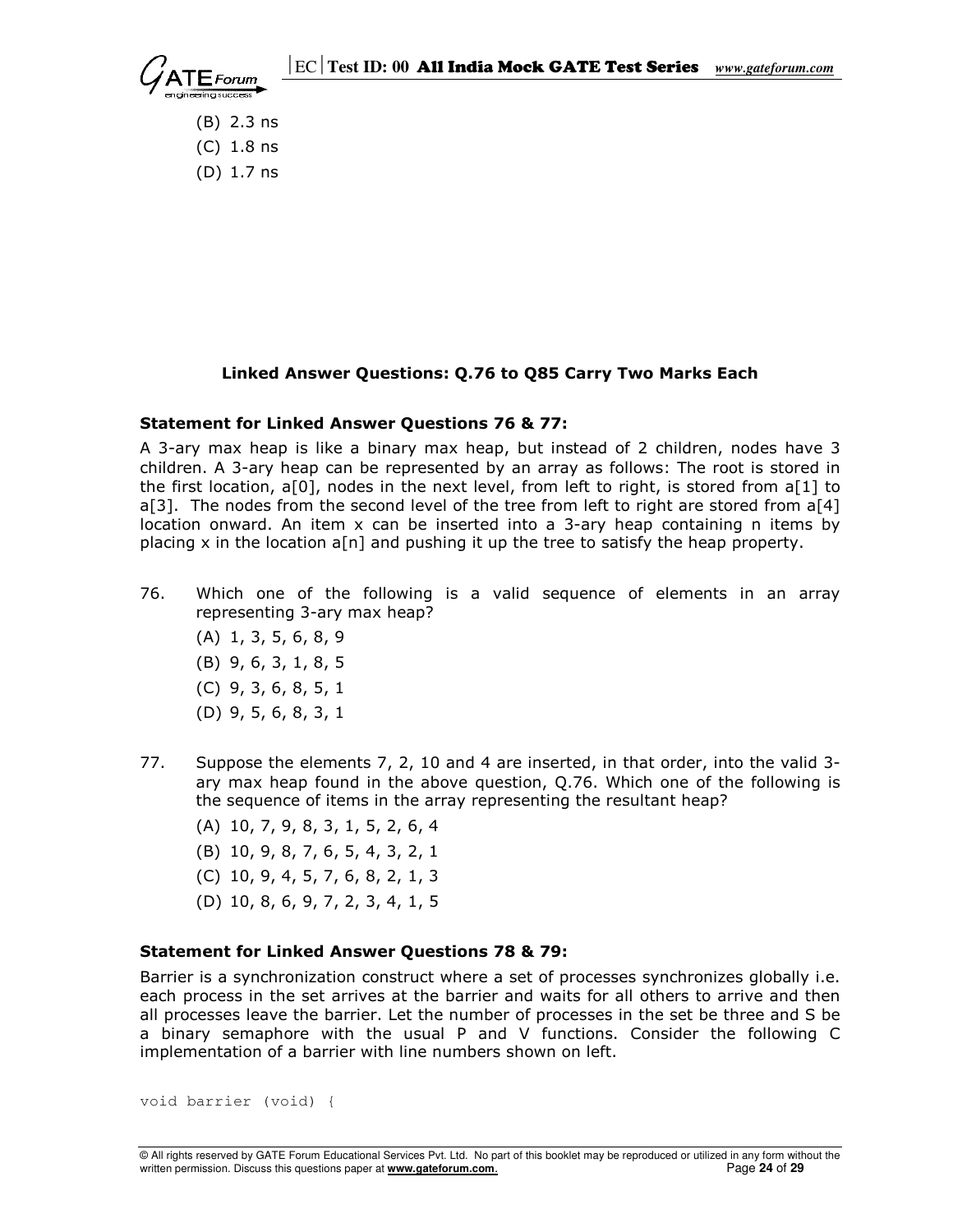

```
1: P(S); 
2: process_arrived++; 
3. V(S); 
4: while (process_arrived !=3);
5: P(S);6: process_left++; 
7: if (process_left==3) { 
8: process arrived = 0;
9: process_left = 0;
10: } 
11: V(S); 
}
```
The variables process\_arrived and process\_left are shared among all processes and are initialized to zero. In a concurrent program all the three processes call the barrier function when they need to synchronize globally.

- 78. The above implementation of barrier is incorrect. Which one of the following is true?
	- (A) The barrier implementation is wrong due to the use of binary semaphore S
	- (B) The barrier implementation may lead to a deadlock if two barrier in invocations are used in immediate succession.
	- (C) Lines 6 to 10 need not be inside a critical section
	- (D) The barrier implementation is correct if there are only two processes instead of three.
- 79. Which one of the following rectifies the problem in the implementation?
	- (A) Lines 6 to 10 are simply replaced by process\_arrived--
	- (B) At the beginning of the barrier the first process to enter the barrier waits until process\_arrived becomes zero before proceeding to execute P(S).
	- (C) Context switch is disabled at the beginning of the barrier and re-enabled at the end.
	- (D) The variable process\_left is made private instead of shared

#### Statement for Linked Answer Questions 80 & 81:

A CPU has a 32 KB direct mapped cache with 128-byte block size. Suppose A is a twodimensional array of size  $512\times512$  with elements that occupy 8-bytes each. Consider the following two C code segments, P1 and P2.

```
P1: for (i=0; i<512; i++) { 
       for (j=0; j<512; j++) {
          x +=A[i] [i]; } 
      }
```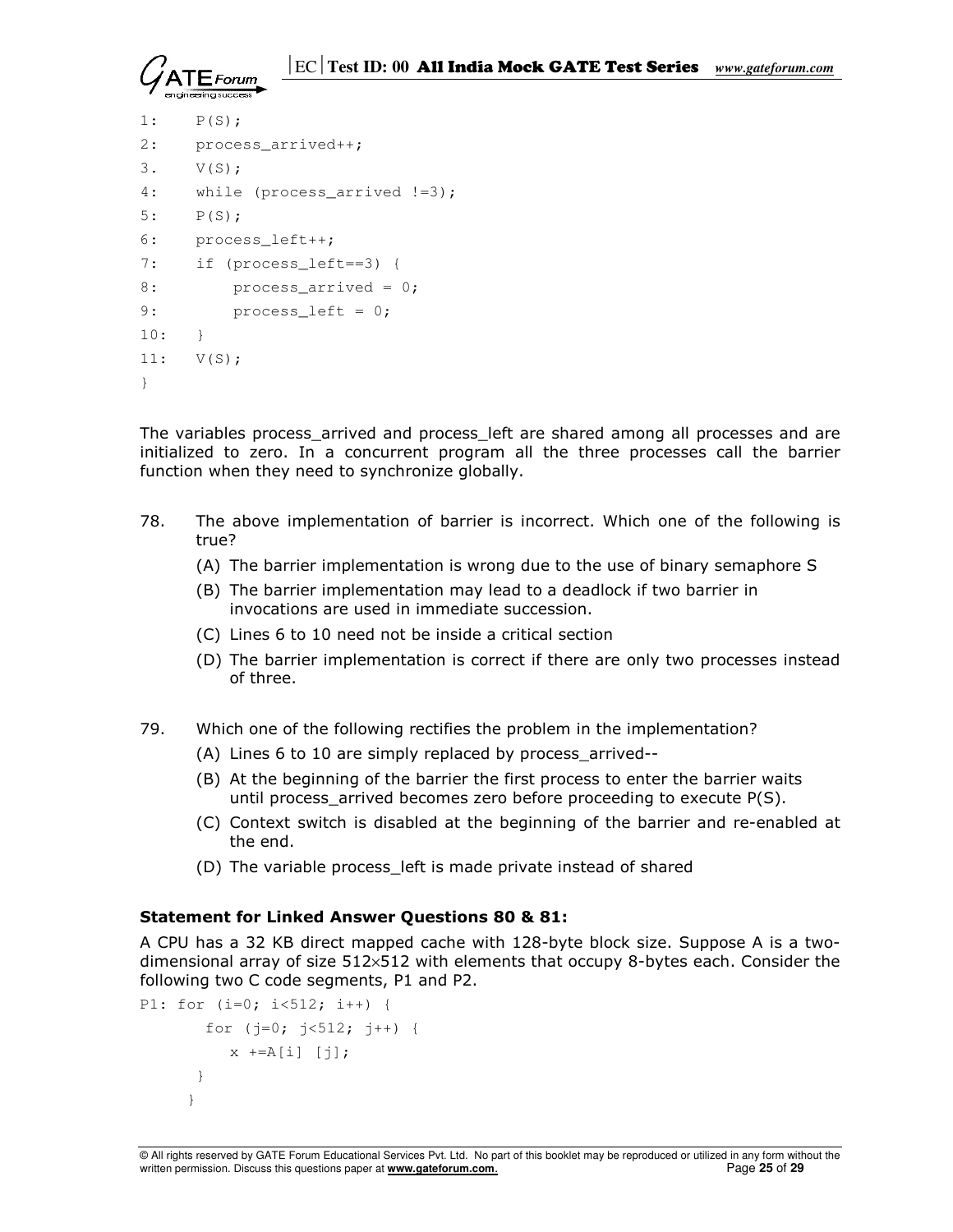```
 ECTest ID: 00 All India Mock GATE Test Series www.gateforum.com
```

```
P2: for (i=0; i<512; i++) { 
        for (j=0; j<512; j++) { 
          x +=A[j] [i]; } 
      }
```
P1 and P2 are executed independently with the same initial state, namely, the array A is not in the cache and  $i, j, x$  are in registers. Let the number of cache misses experienced by P1 be  $M_1$  and that for P2 be  $M_2$ .

- 80. The value of  $M<sub>1</sub>$  is:
	- (A) 0
	- (B) 2048
	- (C) 16384
	- (D) 262144
- 81. The value of the ratio  $\frac{1}{11}$ 2 M  $\frac{m}{M_2}$  is:
	- (A) 0
- (B)  $\frac{1}{16}$
- (C)  $\frac{1}{8}$ 
	- (D) 16

## Statement for Linked Answer Questions 82 & 83:

Consider the diagram shown below where a number of LANs are connected by (transparent) bridges. In order to avoid packets looping through circuits in the graph, the bridges organize themselves in a spanning tree. First, the root bridge is identified as the bridge with the least serial number. Next, the root sends out (one or more) data units to enable the setting up of the spanning tree of shortest paths from the root bridge to each bridge.

Each bridge identifies a port (the root port) through which it will forward frames to the root bridge. Port conflicts are always resolved in favour of the port with the lower index value. When there is a possibility of multiple bridges forwarding to the same LAN (but not through the root port), ties are broken as follows: bridges closest to the root get preference and between such bridges, the one with the lowest serial number is preferred.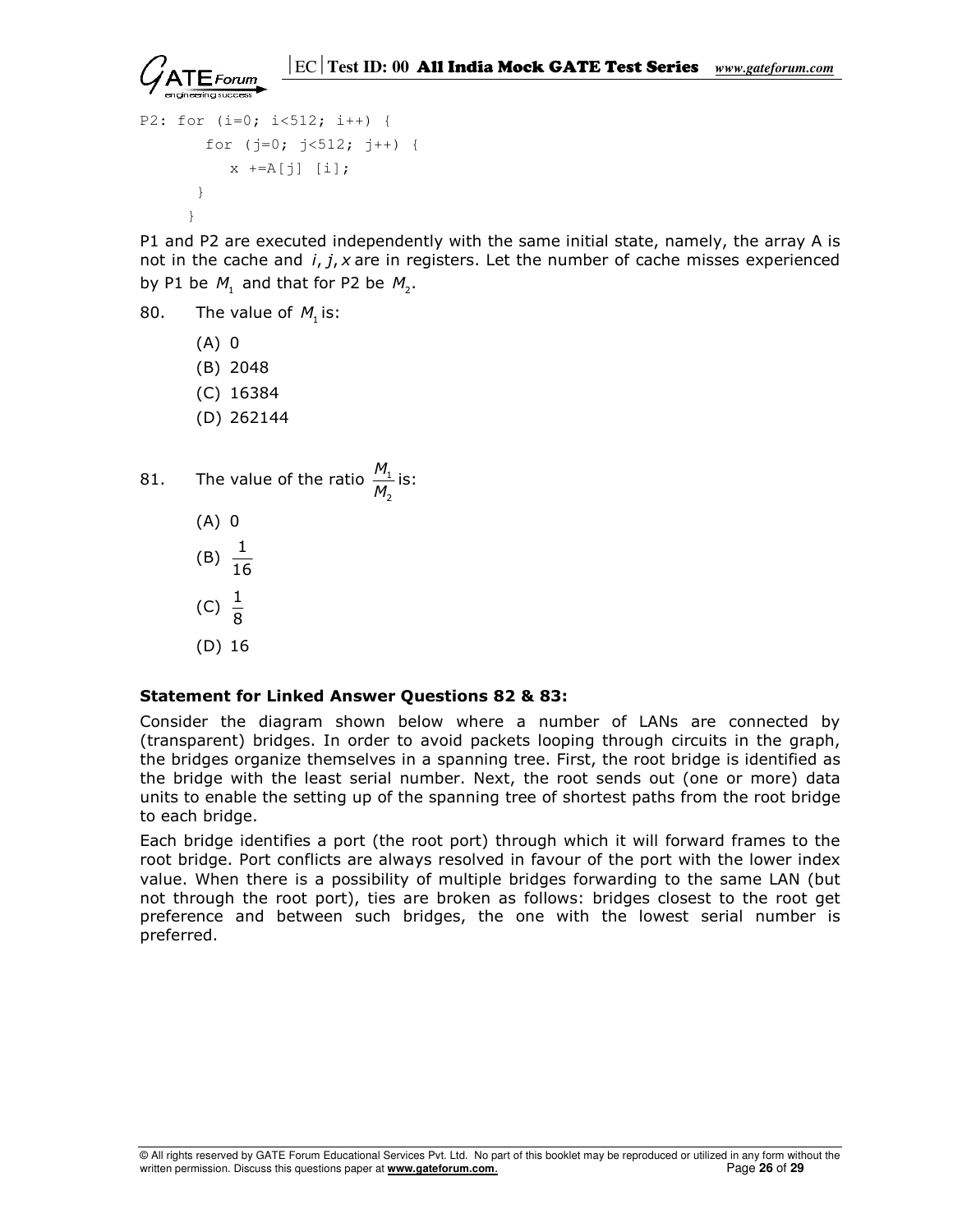



- 82. For the given connection of LANs by bridges, which one of the following choices represents the depth first traversal of the spanning tree of bridges?
	- (A) B1, B5, B3, B4, B2
	- (B) B1, B3, B5, B2, B4
	- (C) B1, B5, B2, B3, B4
	- (D) B1, B3, B4, B5, B2

- 83. Consider the correct spanning tree for the previous question. Let host H1 send out a broadcast ping packet. Which of the following options represents the correct forwarding table on B3?
- $(A)$  (B)

| Hosts                                                             | Port |
|-------------------------------------------------------------------|------|
| H <sub>1</sub> , H <sub>2</sub> , H <sub>3</sub> , H <sub>4</sub> |      |
| H5, H6, H9, H10                                                   |      |

© All rights reserved by GATE Forum Educational Services Pvt. Ltd. No part of this booklet may be reproduced or utilized in any form without the written permission. Discuss this questions paper at **www.gateforum.com.** Page 27 of 29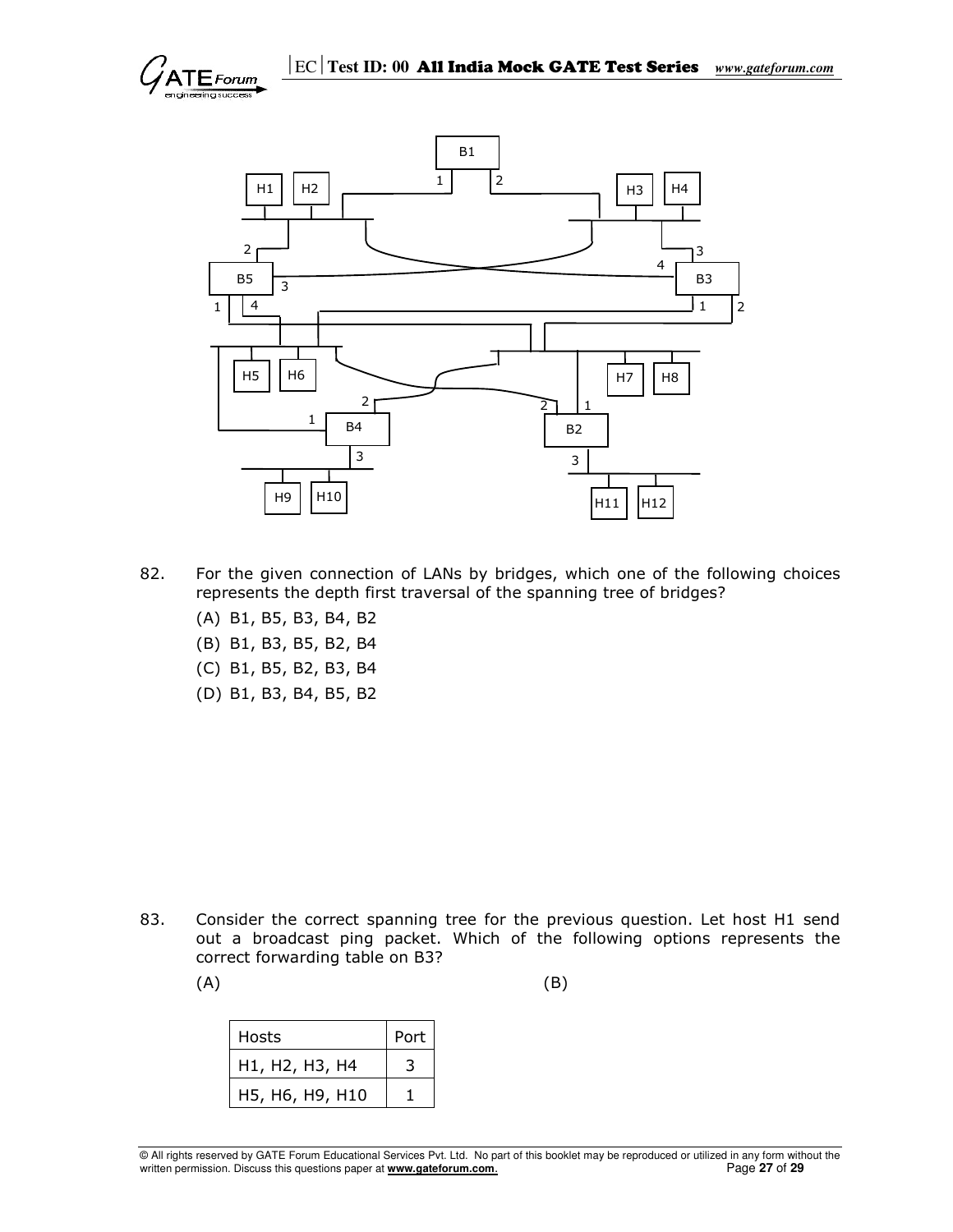|                                                                               | Hosts                           | Port |
|-------------------------------------------------------------------------------|---------------------------------|------|
| $ \text{EC} $ Test ID: $00\,$ All India Mock GATE Text Series<br>$G$ ATEForum | www.gateforum.com               |      |
| engineering success                                                           | H <sub>3</sub> , H <sub>4</sub> |      |
| H7, H8, H11, H12                                                              | H5, H6                          |      |
|                                                                               | H7, H8, H9, H10, H11, H12       |      |

 $(C)$  (D)

| Hosts            | Port |  |
|------------------|------|--|
| H3, H4           |      |  |
| H5, H6, H9, H10  |      |  |
| H1, H2           |      |  |
| H7, H8, H11, H12 |      |  |

| Hosts            | Port |
|------------------|------|
| H1, H2, H3, H4   | ≺    |
| H5, H7, H9, H10  |      |
| H7, H8, H11, H12 |      |

# Statement for Linked Answer Questions 84 & 85:

84. Which one of the following grammars generates the language  $L = \{a^i b^j | i \neq j\}$ ?

| (A) |                            | (B) $S \rightarrow aS  Sb   b  b$ |
|-----|----------------------------|-----------------------------------|
|     | $S \rightarrow AC CB$      |                                   |
|     | $C \rightarrow aC b  a  b$ |                                   |
|     | $A \rightarrow a A \in$    |                                   |
|     | $B \to B b \in$            |                                   |
| (C) |                            | (D)                               |
|     | $S \rightarrow AC CB$      |                                   |
|     |                            | $S \rightarrow AC CB$             |
|     | $C \rightarrow aC b \in$   | $C \rightarrow aC b \in$          |
|     | $A \rightarrow a A \in$    | $A \rightarrow a A   a$           |
|     | $B \to B b \in$            | $B \rightarrow B b   b$           |

- 85. In the correct grammar above, what is the length of the derivation (number of steps starring from S) to generate the string  $a'b^m$  with  $l \neq m$ ?
	- (A) max  $(l, m) + 2$
	- (B)  $l + m + 2$
	- (C)  $l + m + 3$
	- (D) max  $(l, m) + 3$